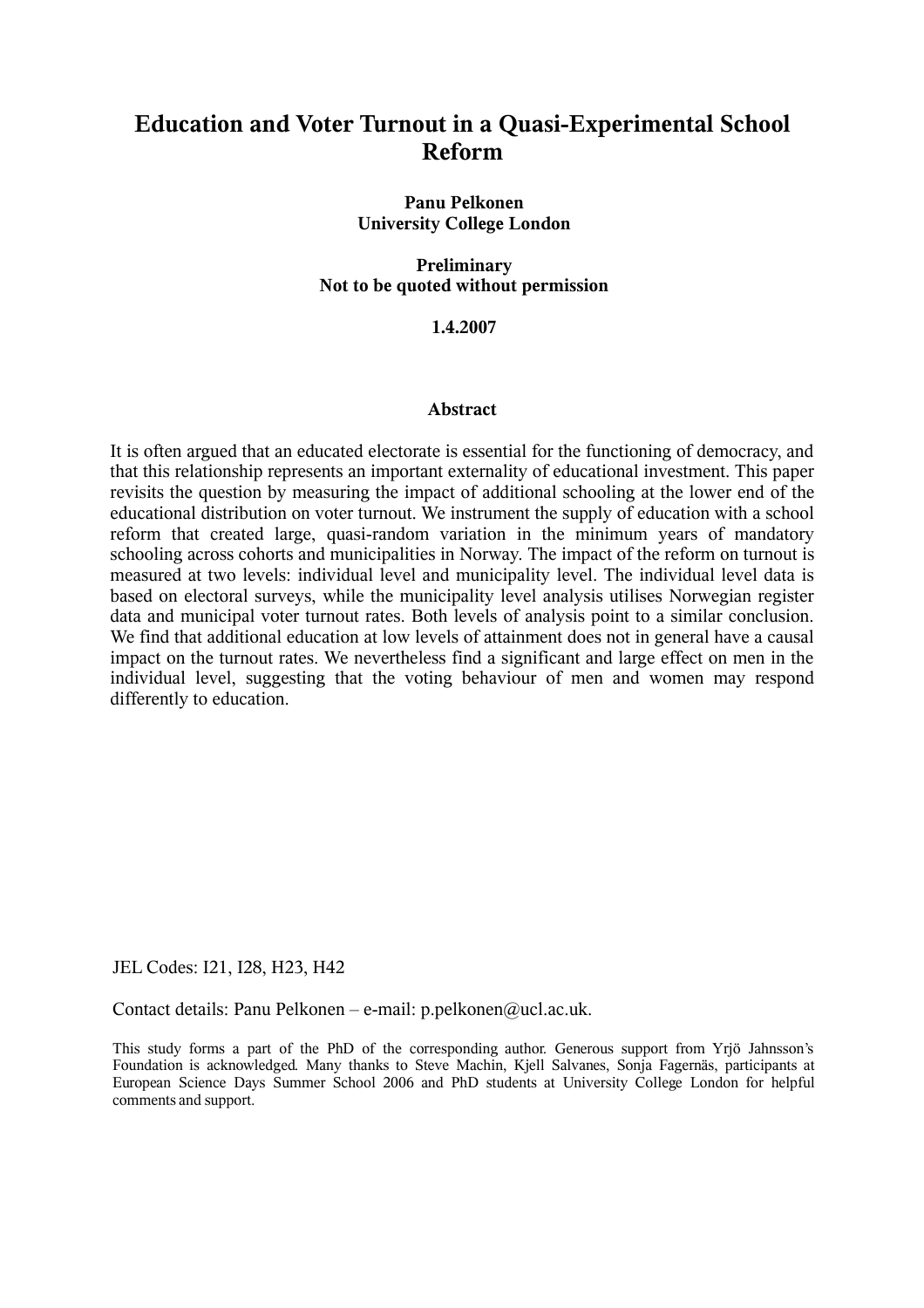# **1. Introduction**

Much has been written about private returns to education. It is also believed that education has social benefits or positive externalities, which provide one justification for public funding. However, a consensus is emerging in the literature on human capital externalities that direct, productivity enhancing knowledge flows due to education are either non-existent, very small or not well understood (Lange and Topel, 2005). It may however be that human capital produces externalities indirectly, via non-market channels such as health, crime or via different inter-generational channels (Wolfe and Zuvekas, 1997). One of the areas attracting research interest is the link between education and civic participation. If education raises voter turnout, its benefits can extend beyond private, implying that voter turnout could be considered an externality of education. This study examines the impact of education on voter turnout by utilising a Norwegian school reform as an instrument for education.

A vast body of research supports the conclusion that educated people a have higher tendency to vote in political elections (Wolfinger and Rosenstone 1980, Helliwell and Putnam 1999). This has led to a conclusion that education is possibly the most important determinant of voter turnout. However, since the level of education is not assigned randomly, but is a conscious choice, the possibility remains that both education and political participation are determined by unobserved personal qualities or by unobserved parental influences.

Very few studies have been able to find and utilise an institutional change that would have produced quasi-random variation in the amount of schooling across individuals or groups of people and match it to data on voter turnout or other variables of civic engagement. A couple of recent studies that attempt this, end up with partly conflicting results.

A study on voter turnout in the United States and United Kingdom by Milligan et al (2003) uses variations in compulsory schooling laws and state level child labour laws as a source of identification. The differences in these laws produce marginally higher probabilities of school completion across different segments of population. Their results suggest that in the UK, there is no causal relationship between education and voter turnout, and that in the US, being a high school graduate has an impact on voter turnout, but the effect vanishes once registering to vote is controlled for. Their OLS estimates suggest that in the US, high school graduation increases the probability to vote by 26 percentage points, while the instrumental variable estimates based on the laws suggest slightly larger point estimates of 28-30 percentage points.

A similar study by Dee (2003) measures the effect of college attendance on voter turnout and instruments college education with proximity of two-year colleges as a teen. As argued by Dee, and previously by Card (2001), the proximity of colleges reduces the costs of college attendance, though mostly for low-income households. However, the extent to which unobservable characteristics of households are correlated with the proximity of two-year colleges remains unknown, undermining the identification strategy. Dee estimates that in an OLS framework college attendance increases turnout in elections by about 10 percentage points**,** while the instrumental variable estimates point to twice as large an effect. Furthermore, Dee estimates that one additional year of education increases voter turnout by 6- 7 percentage points, using state-specific child labour laws as instruments for schooling. The corresponding OLS estimates pointed to effects roughly half of this size. As these laws mainly affected the years of education for people likely to drop out of high school, they have to be interpreted as local effects specific to lowest educational attainment.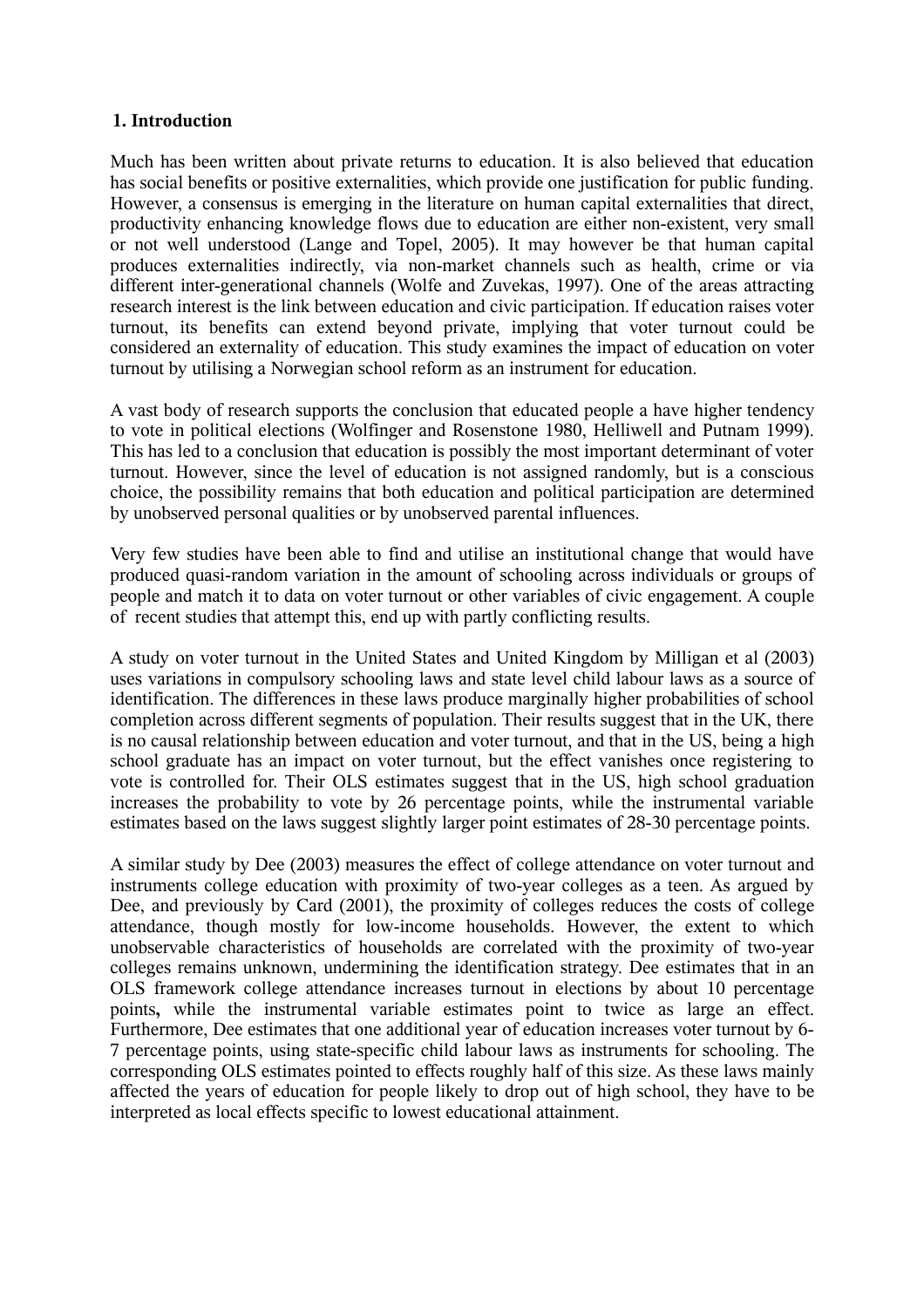Both of the above studies suggest that in the US, schooling has a positive effect of voter turnout. As emphasised by Milligan et al, most of the effect may be due to the US procedure of voter registration, which can pose an obstacle for voting for less educated people. This view is supported by their result that in the UK where registration is simpler, education does not affect voter turnout.

A recent working paper by Thomas Siedler (2006) assesses the effect of education on civic participation in Germany, and uses German school reform as an instrument to education. The reform increased minimum years of compulsory schooling from seven to nine, and was implemented in different federal states in different years. Using this variation and individual level data on outcomes, he finds no causal effect from education to voting, or other variables of civic engagement.

This study contributes to the empirical evidence based on institutional changes by using the timing of a Norwegian school reform as an instrument for education. In contrast to previous studies based on child labour and school leaving laws, the Norwegian reform created relatively large individual level variation in years of schooling at lower levels of attainment. The timing if the reform varied by location and we show that this variation is quasi-random.

To provide a comprehensive view of the effects of the reform, the analysis is carried out at two levels. Firstly, by using electoral surveys, we test for the impact of the reform on turnout in parliamentary elections using individual level data. To the extent that the individuals treated by the reform can be identified from the surveys and the survey responses trusted, this provides an ideal setting for the evaluation of the reform. Since some assumptions regarding accuracy of the survey data cannot be fully tested, the analysis is also carried out at municipality level. Municipality level turnout data is representative and accurately measured and also caters for potential behavioural externalities in voting behaviour.

The outline of the paper is as follows. Section 2 briefly describes the data sources. Further details of the data are presented as required, and are mostly located in tables and appendices. Section 3 focuses on the details of the school reform, and its exogeneity. Section 4 presents the individual level analysis and section 5 the municipality level analysis. Conclusions are drawn in section 6.

# **2. Data**

The data source for the individual level voter participation is the Norwegian Electoral Survey. This is a rotating panel conducted after parliamentary elections, and provided by Norwegian Social Science Data Services. It includes data on individual characteristics and political behaviour.

The first data source for the municipality level data is the national Census. We use data from three censuses: those for 1960, 1970 and 1980, which include all Norwegians. The censuses provide data on gender, year of birth, education, sector of employment and municipality of residence, which will be aggregated to municipality level for panel data analysis. The census data is matched to voter turnout data from a Norwegian municipal database (NSD kommunedatabase). Data on voter turnout is based on two election types: parliamentary elections of 1961, 1969 and 1981, and local elections of 1959, 1971 and 1979, each of which are just one year apart from the censuses. The units of observation are municipalities with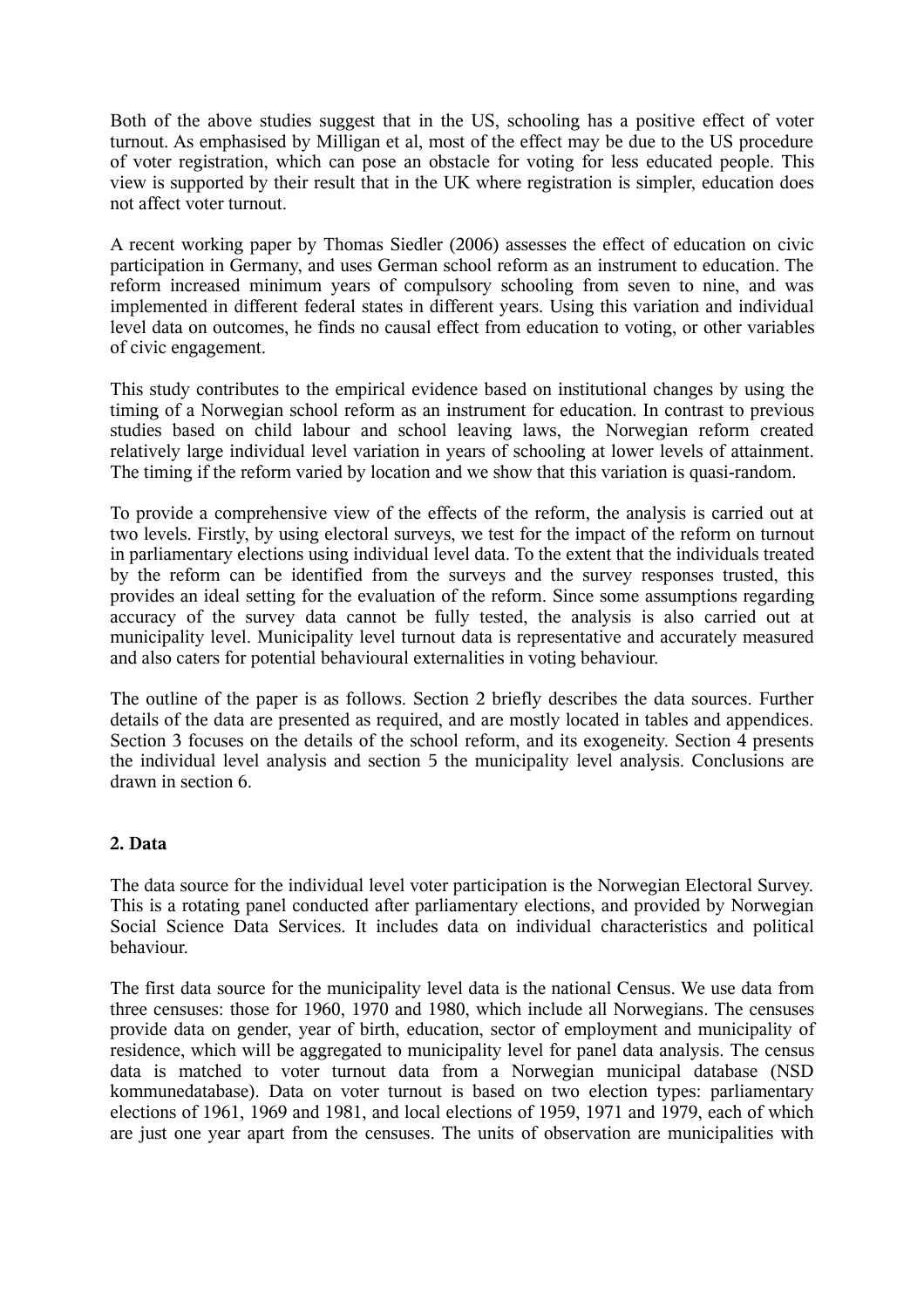[1](#page-3-0)980 municipality structure<sup>1</sup>. The votes cast by men and women are counted separately, which allows for an analysis of turnout for both genders. Table 1 provides summary statistics of the municipality averages.

Further, we use a combination of administrative register datasets described in Møen et al. (2003). The register datasets include all Norwegians aged 16-74 over the period 1986-2002, and provides information about labour market status, income, educational attainment, age, marital status as well as municipality residence. This data is mainly used to estimate the impact of the reform on educational attainment and geographic mobility, as detailed below.

# **3. The school reform**

The school reform in Norway is similar to many reforms carried out in European countries over the latter half of the  $20<sup>th</sup>$  century. The initiation of the reform dates to 1959, when the Norwegian Parliament passed the required legislation. The purpose of the policy was not only to increase educational attainment, but also to unify education at the expense of tracking, reduce regional disparities and broaden access to further education. Specifically, in the old system, there were seven mandatory years of primary education. In addition to these, some municipalities provided an opportunity to continue primary school in so called continuation schools, for one or two years. The secondary education was either a 3 or 5-year track of general education preparing for academic education, or a vocationally oriented middle school, lasting between 1-3 years. The new system increased the years of compulsory education to 9, and provided options for further studies, either an academically oriented high school with an expanded intake, or a vocational schooling.

The municipalities were originally required to implement the reform by 1974, but were given the liberty to decide the exact timing by themselves. The earliest municipalities reformed in 1955, and the latest in the early 1970s. Thus for more than a decade, Norwegian school children were attending two different systems, depending on their municipality of residence. The cohorts that faced either 7 or 9 years of compulsory schooling depending on their municipality of residence were born during 1946-1961. Everyone from cohort 1962 onwards went through the reformed system, and had 9 years of compulsory schooling. From here on, references to "affected cohorts" refer to these cohorts.

The school reform utilised here has been used as an instrument for education previously by Black, Devereux and Salvanes (2005), who used it to assess intergenerational transmission of education.

# **3.1 Were the municipal differences in timing of the school reform random?**

To use the reform as a quasi-exogenous source of variation in education, it is essential that the timing of reform across municipalities is not correlated with any variable that could potentially affect voter turnout. Previous work by Lie (1973) finds no relation between the timing of the reform and municipal characteristics such as average earnings and education level. Lie however found that in a subsample of rural municipalities, politically left-leaning and demographically young municipalities implemented the reform earlier than others. Further, she found that municipalities' year of reform depends on the timing of their

<span id="page-3-0"></span><sup>1</sup> Over the period 1960 to 1980 the number of municipalities reduced from 732 to 454 through mergers. Of these, 370 are eventually used in this study, as will be described below.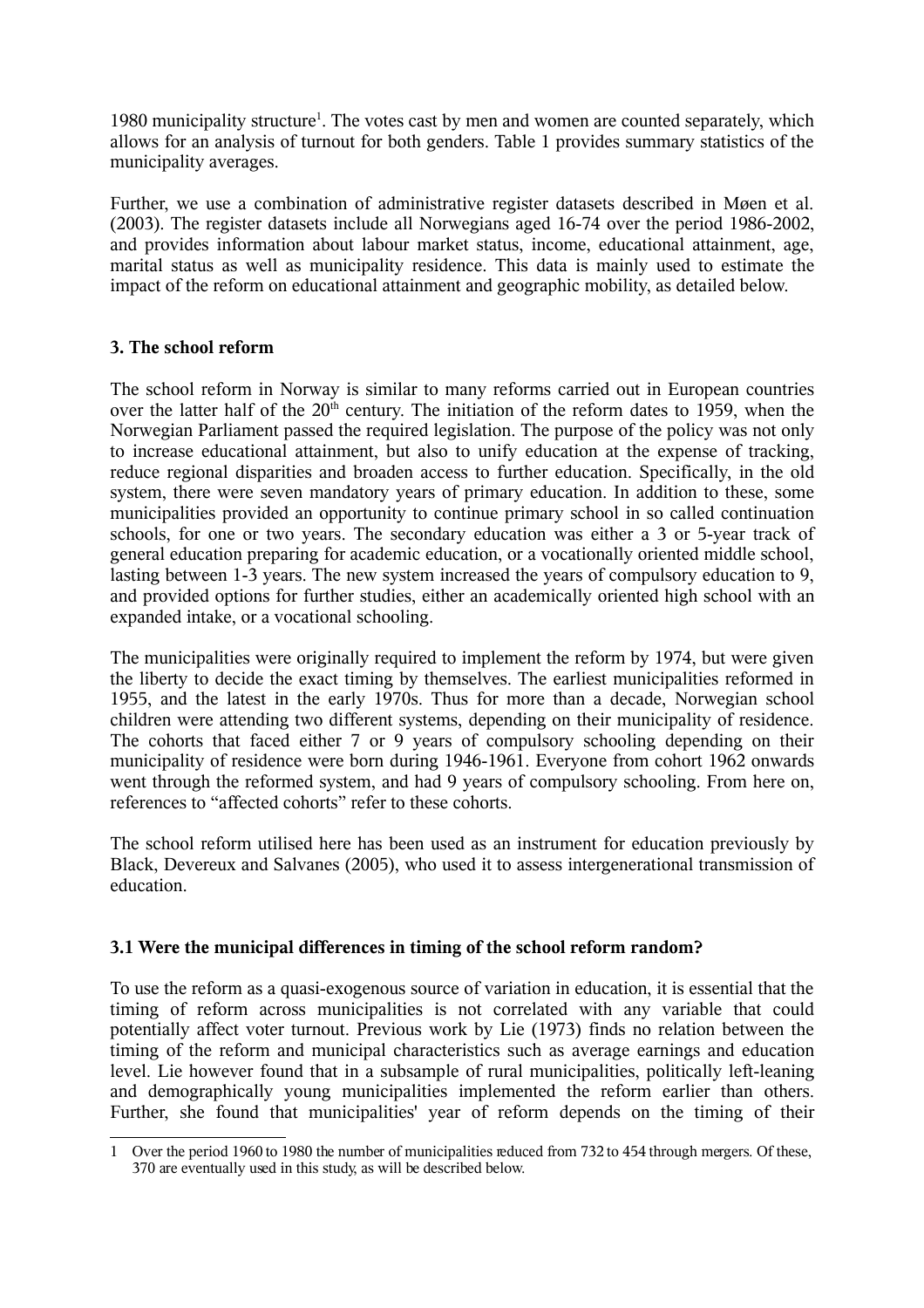neighbouring municipalities. Black et al (2005) regress the year of reform on education, income, mean age, rate of unemployment, total population, industrial structure, county dummies<sup>[2](#page-4-0)</sup> and share of votes received by the Norwegian Labour party in elections at the beginning of the reform. They find that only the county dummies are significant. This suggests that within counties, the timing of the municipalities' reform is quasi-exogenous. Inclusion of the share of Labour party vote was important since the Labour party was the most active party promoting the reform. Testing for political determination of the timing of the reform is also of high importance to the current study, which concentrates on voter turnout.

We replicate here the exogeneity test along the lines of Black et al (2005), but add even more variables depicting pre-reform political outcomes. Table 2 shows a municipality level cross sectional estimation, where municipal characteristics are used to predict the timing of the reform<sup>[3](#page-4-1)</sup>. The dependent variable is the birth year of the first reformed cohort, and the explanatory variables are as listed in the table. We find the same result as Black et al. - that only the county dummies are significant, reflecting the spatial correlation in the timing of the reform. It is worth also noting the low proportion of the variance attributable to the regressors.

The impact of the reform on the educational distribution can be seen from Table 4 that tabulates the final educational attainment of cohorts 1952-1954 by treatment status, i.e. whether they went through the old or new school system<sup>[4](#page-4-2)</sup>. The bottom of the educational distribution has shifted upwards by two years, and this has affected roughly 10-15% of people. We also see that the categories with 12 or 16+ years of education have increased slightly, but whether this is due to the reform or trend growth in education is unclear, since in Table 4 the treated cohorts are on average a bit younger than the untreated, due to the gradual progression of the reform. The question of whether the reform had spillover effects to higher levels of educational attainment will be addressed more rigorously below.

# **4. Individual level analysis**

It is possible to identify the individuals affected by the reform from some sweeps of the Norwegian Electoral Survey. Specifically, the surveys have a question on the type of schooling received, and the year of birth. Some sweeps also ask about the county in which the respondent grew up. This is useful since the analysis of the previous section suggested that the reform is quasi-exogenous only within counties. Appendix 1 reports how the sample is constructed, and how the treated individuals are identified from the survey data. It also provides summary statistics for the sample used. Only parliamentary elections are analysed.

The reform increased the effective number of years only for those individuals who would have not continued schooling after 7 or 8 years under the old school system. This brings us to the question of defining the treatment and control groups. In what follows, the "control group" is defined as the people under the new school system who received nine years of schooling, which is the minimum. We thus need to assume that had the reform not taken place, these people would have received 7-9 years of schooling in the old system (the "treatment group"), and that these two groups are comparable.

<span id="page-4-0"></span><sup>2</sup> Norway has 19 mainland counties, on average including more than 20 municipalities each.

<span id="page-4-1"></span><sup>3</sup> Figure 1 shows the progression of the reform across Norway's municipalities.

<span id="page-4-2"></span><sup>4</sup> Rather than use all affected cohorts 1946-61, we can improve the visual comparability of the treatment and control group by narrowing down the number of cohorts, so that the effect of rising education levels across cohorts is minimised.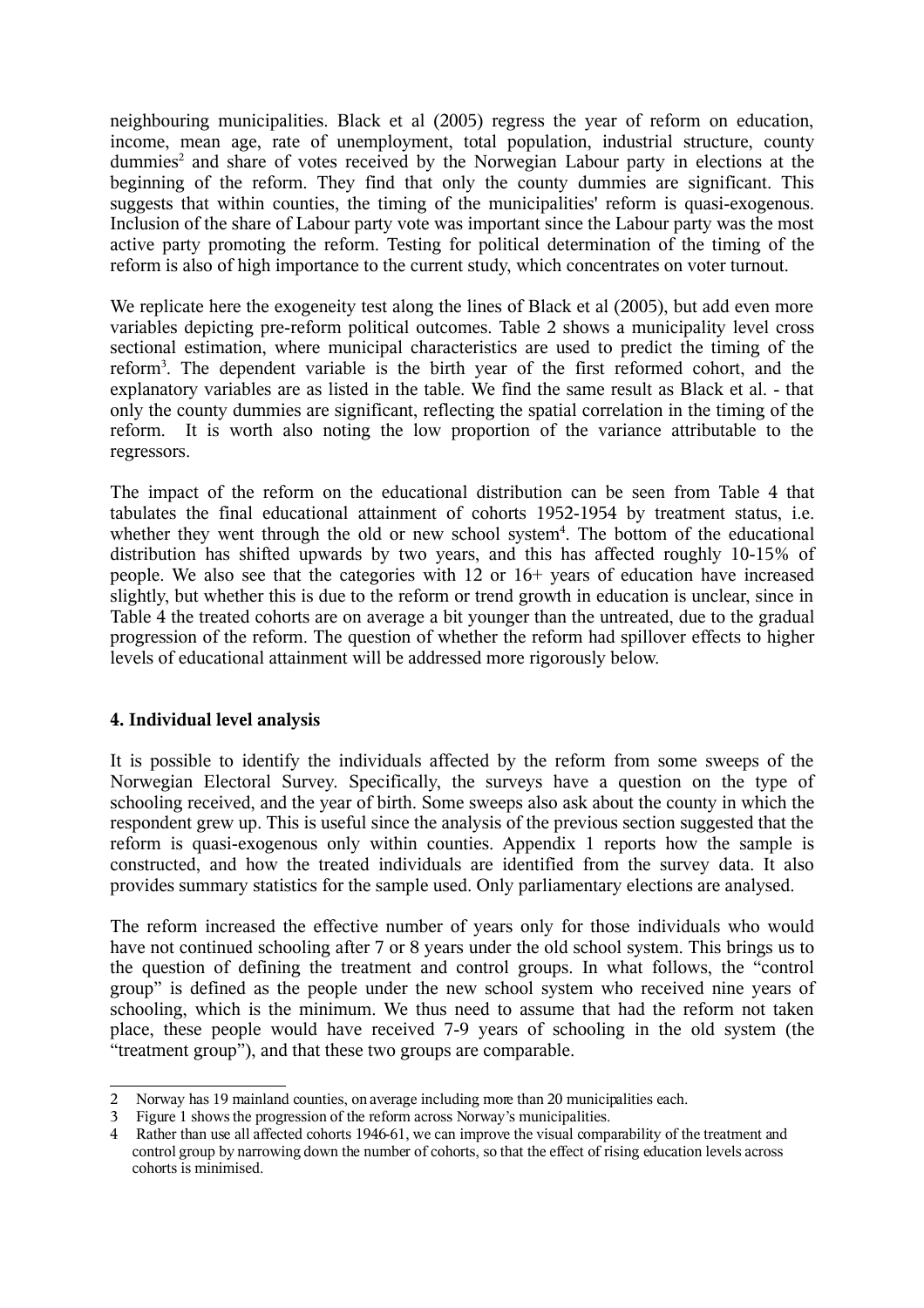Therefore, we must assume that if an individual attained no secondary education (ie. beyond 9 years) in the old school system, she wouldn't have attained it in the new system either. Conversely, we also assume that if the individual attained no secondary education in the new system, she wouldn't have attained it in the old system. The assumption is not implausible, since the reform was mainly focused on raising the minimum attainment. It is still possible that once low attainment individuals are pushed to higher attainment by the reform, they continue to study. If this was the case, the treatment group would lose some - most likely a non-random set - of its members. One way to test this is to test whether the years of education in a higher attainment group is affected by the reform. In appendix 2 we test for this and find that the treatment effect of the reform for individuals whose final educational attainment is at least 10 years, is statistically significant, but very small.

Survey data holds many possible caveats. Firstly, it is possible that since we assign treatment status to individuals based on their on reported education (see appendix 1), it is possible that the treatment status is mismeasured. The individuals report to belonging to any of the four categories "7 years", "7+1 years", "7+2 years" or "9 years", where the first three refer to prereform system and the last one to the reformed system. In the second and third category, "7+1" and "7+2", the additional years of education refer to voluntary continuation school, available in some municipalities prior to the reform. As expected, over the cohorts 1947-1958 we see in table A1 a steadily declining proportion of people reporting to have been in the prereform system. There still remains a possibility that especially the categories "7+2 years" and "9 years" have been mixed up by some.

A second possible problem is misreporting of voting. It is commonly acknowledged that respondents may lie about voting, which is valued as a "social responsibility". It is not possible to test for this, since in the survey the proportion of respondents choosing not to respond is too large to make a meaningful comparison with the national turnout rates. In terms of identification, a problem arises if the misreporting of the turnout is correlated with whether the individual attended the new or the old school system. Considering that the school system one attends is not a choice, but simply a function of the municipality one lives in, this seems unlikely. While the treated individuals did receive on average almost 1 year more schooling than the untreated, they both still belong to groups with less than secondary schooling, and it seems implausible that an odd additional year of education would have made the respondent more sensitive to misreport her voting behaviour.

Since we have restricted the data to those cohorts that were born during 1946-1961, the sample size remains fairly small for an individual level dataset. As explained in Appendix 1, we have a sample of 500 individuals, of which 311 correspond to the "treatment" group that received post-reform education, and 189 to the "control" group of the pre-reform school system.

We estimate a simple linear probability instrumental variable (IV) model of the following form:

(1)  $T_i = \alpha_0 + \alpha_1 e du_i + \alpha_2 f e male_i + D_{\text{color}} + D_{\text{survey}} + D_{\text{county}} + e_i$ 

Where *i* refers to the individual, *T<sup>i</sup>* to turnout, *edu<sup>i</sup>* to years education and the first stage for education is as follows

(2)  $edu_i = \beta_0 + \beta_i$  *reform*<sub>i</sub>  $+\beta_2$  *female*<sub>i</sub>  $+D_{\text{color}} + D_{\text{survey}} + D_{\text{conv}} + v_i$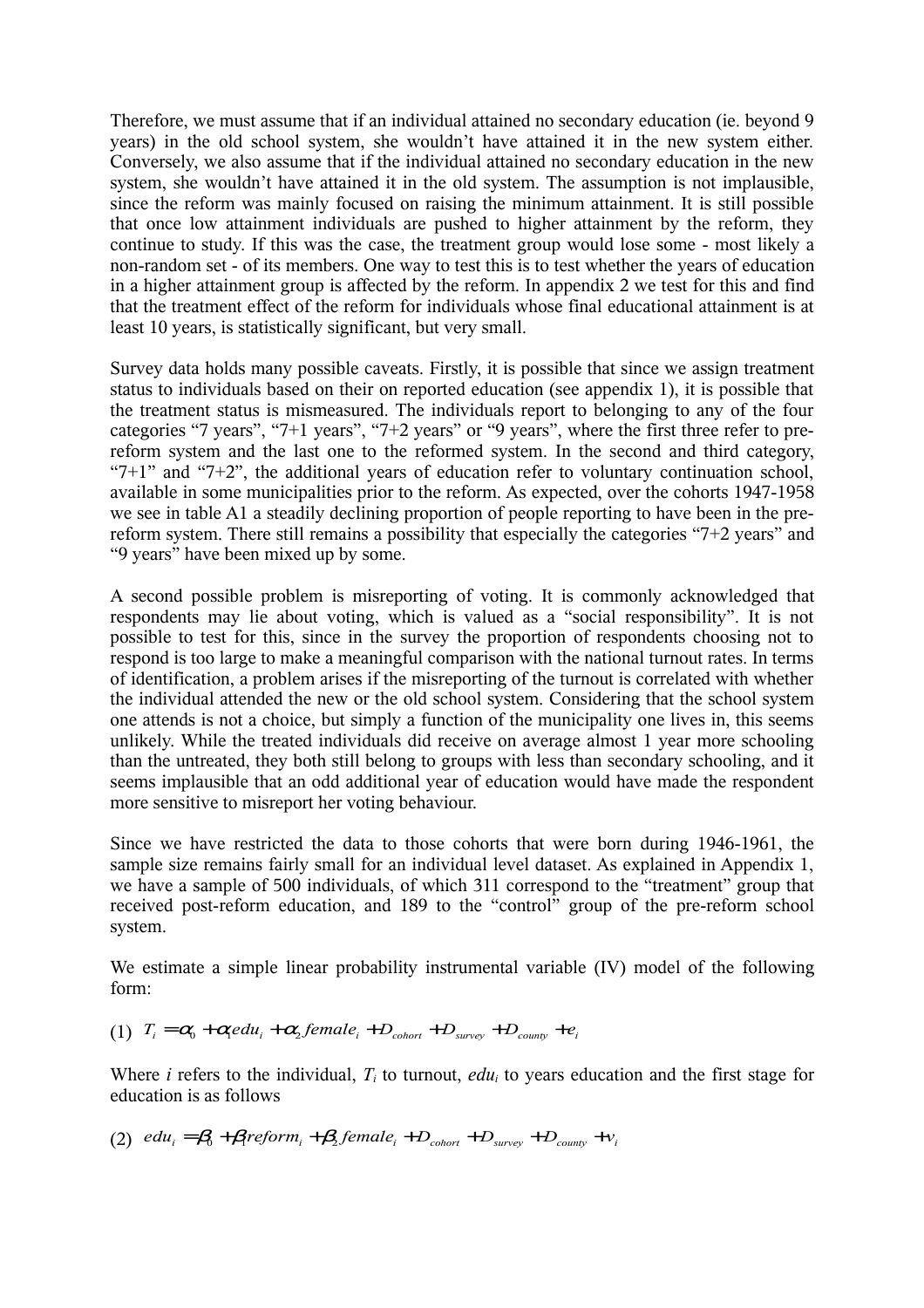Turnout  $T_i$  is defined as a binary variable, classified as 1 if the respondent reported to having voted, and zero otherwise. Education is measured as years of education, classified as 7, 8 or 9, depending on the self-reported schooling as in explained in appendix 1. *Reform<sup>i</sup>* is a dummy variable indicating the treatment and control group, as explained in the same appendix. *Dcohort*, *Dsurvey* and *Dcounty* refer to dummy sets.

### **4.1 Potential biases in the school reform IV estimate due to curriculum effects**

Since the school reform not only increased the number of years of education at the bottom of the distribution, but also unified the curriculum to groups that were previously separated by streaming, it is possible that the curriculum, as well as the years of education have affected voting behaviour. This may lead to a bias in the IV estimate as is shown below.

Assume that at the individual latent probability to vote (*V*) is simply determined by years of schooling  $(E)$ , and unobserved curriculum quality  $(C)$ , both affected by the reform  $(R)$ :

$$
V = E(R) + C(R) + u,
$$

then the first stage regression of education on reform is:

$$
E = dR + v.
$$

The first stage should be unbiased since the timing of the reform independent of the municipal level education. In the second stage regression, where predicted Education of the first stage (*E'*) is used, there will be a problem of correlation between *E'* and the error term e, due to the reform:

$$
V = bE'(R) + e(R).
$$

Thus, if the reform affected not only the quantity of education but also the curriculum in a way that it affects students' voting intentions in the future, the 2-step IV estimator may be biased.

To allow for this possibility, we estimate a reduced form model as well:

$$
(3) Ti = \delta0 + \deltar eformi + \delta2 femalei + Dcohort + Dsurvey + Dcounty + ei
$$

This specification will capture effects from both the quality and quantity of education, and answers a different question that the instrumental variable specification. This specification allows us best to assess how much this particular reform has affected voter turnout of the affected individuals – without discriminating *why* it may have affected it, and serves the analysis as a robustness check.

# **4.2 Results of the individual level analysis**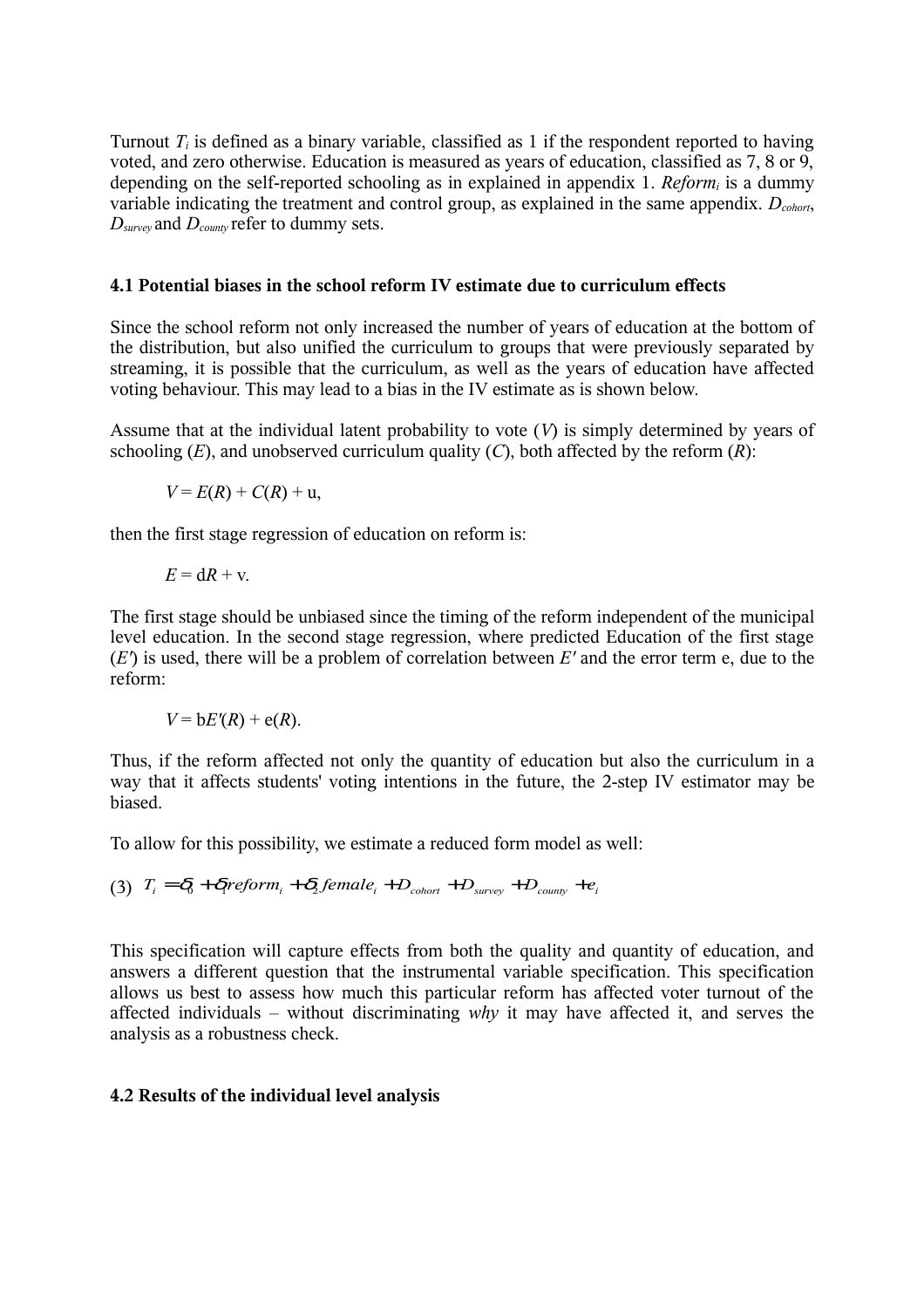The first stage of the instrumental variables estimation is reported in Table 5. Unsurprisingly, the years of education is strongly affected by the reform status, and increases the years of schooling on average by 0.85 years.

The results of the IV estimation (Table 6a) show that while the effect of education is not statistically significant neither in the full sample, nor in the gender-specific samples, the point estimate for men is much larger. The coefficient 0.175 for males implies that a year of education would increase the probability of voting by about 17 percentage points.

The reduced form estimation in Table 6b mirrors the results of the IV estimation. Again the point estimate for women is close to zero, while for men the estimate is larger. Since the reform raised education on average by 0.85 years, the reduced form estimate for men, 0.148, translates to roughly 17 percentage points higher probability to vote, per extra year of education  $(0.148/0.85 = 0.174)$ .

The estimate seems incredibly large, and raises the question whether men especially have a tendency to report both their education and voting activity in a positive light. This is not supported by the summary statistics in Table A2 of Appendix 1, where 78.2 % of men report having voted while the comparable figure for women is 78.6 %. Considering the large standard errors of the estimates, and uncertainty with survey responses, one should take a conservative view of these point estimates. The finding that nevertheless raises interest is the large difference between men and women.

It is also worth noting that the treatment effects implied by the IV and the reduced form estimations are very close to each other. This suggests that the treatment effect of the reform, if any, is mostly due to the quantity, not quality of education.

# **5. Municipality level analysis**

This chapter focuses on the models we estimate at the municipal level. The main benefit of this analysis is that the turnout rates can be measured without uncertainty. An interesting feature of the Norwegian data is that the turnout rates are recorded separately for men and women. This will allow us the possibility to confirm or disprove the gender-specific treatment effects of the individual level analysis.

The main issues regarding the estimation are how to define the level of education in the electorate in a way that is meaningful for the instrumental variable estimation, and how to define the instrument at the municipality level so that it can still be argued to be quasiexogenous. The municipality level analysis allows us to construct a panel data set and utilise the time dimension of the reform. Due to the progression of the reform, different proportions of the electorate had experienced the reformed system in municipalities at a given point in time.

# **5.1 School reform as an instrument at the aggregate level**

The benefits of using aggregate level voter turnout data are that firstly, the measurement errors and biases typical of the survey data are not present. Secondly, in the presence of behavioural externalities ("I vote because my neighbour votes"), the effects will be captured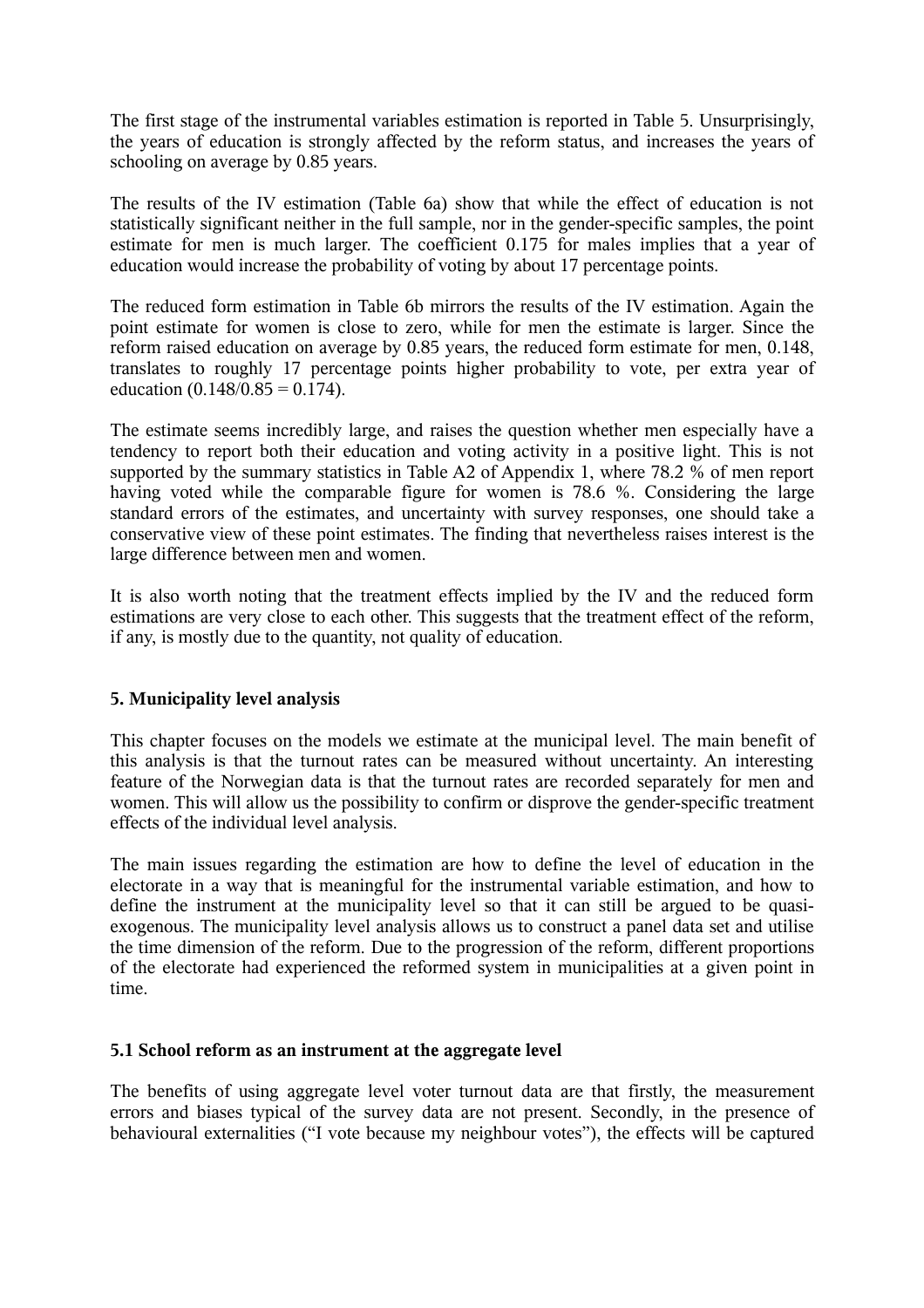in aggregate data, but not in the individual level data. The main disadvantage will be the lower level of precision that can be expected from an aggregate data.

A key issue with the aggregate level analysis is how to define the school reform instrument in a way that produces heterogenous treatment intensities across municipalities and time, and keeps these treatment intensities quasi-exogenous. We will argue that while the exogeneity cannot be maintained, it is possible to produce two alternative definitions of the instrument, of which one will be upward, and the other one downward biased.

To use the instrument at municipality level we need to assess how much variation in municipality level educational attainment in our data is due to this reform. The panel data of municipalities consists of census years 1960, 1970 and 1980, and the school reform will affect voters in these censuses in the following way:

•In census year 1960, none of the cohorts affected by the reform (cohorts 1946-61) were in voting age, and thus all voters were educated in the old school system.

•By census year 1970, cohorts 1946, 1947, ..., 1952 were aged 24, 23, ..., 18, and thus eligible to vote. Due to the differential timing of the reform, only some municipalities had voters treated by the school reform in these age groups.

•By the census year 1980, all of the cohorts affected by the reform were in voting age, but again, the proportions of voters affected by the reform are different in different municipalities. All cohorts from 1962 onwards experienced the reformed school system.

Thus the instrument used is *the share of voting age population that has gone through the reformed school system.* The data allows us to construct this instrument, as well as voter turnout for both sexes.

Importantly, whether the treatment intensity, defined as above, remains quasi-exogenous, depends on assumptions we make about the mobility of the individuals. Below we show that with reasonable assumptions, it is not possible to maintain the quasi-exogeneity, but it is possible to construct two definitions of the instrument, which are biased in different directions.

First we make the assumption that in each census, people received their schooling in the same municipality where they currently live. Defined in this way (definition 1), the instrument will be biased if those treated by the reform would be more likely to be geographically mobile and more likely to move to a big city, for example. Appendix 2 shows that this indeed is the case.

The above definition of the instrument (definition 1) failed to take into account the fact that individuals treated by the reform have a higher tendency to move, creating a bias into the treatment intensity of municipalities.

The alternative definition of the instrument presented now (definition 2) will take into account the mobility of people by pinpointing where the individuals went to school. This is possible since the treated cohorts 1946-1961 can be linked to their mothers' municipalities of residence in 1960 via the register data from 1986.

Roughly 98 percent of the individuals born in years 1946-1961 are present in the 1986 register data. The remaining 2 percent may have emigrated or died. For 80% of individuals,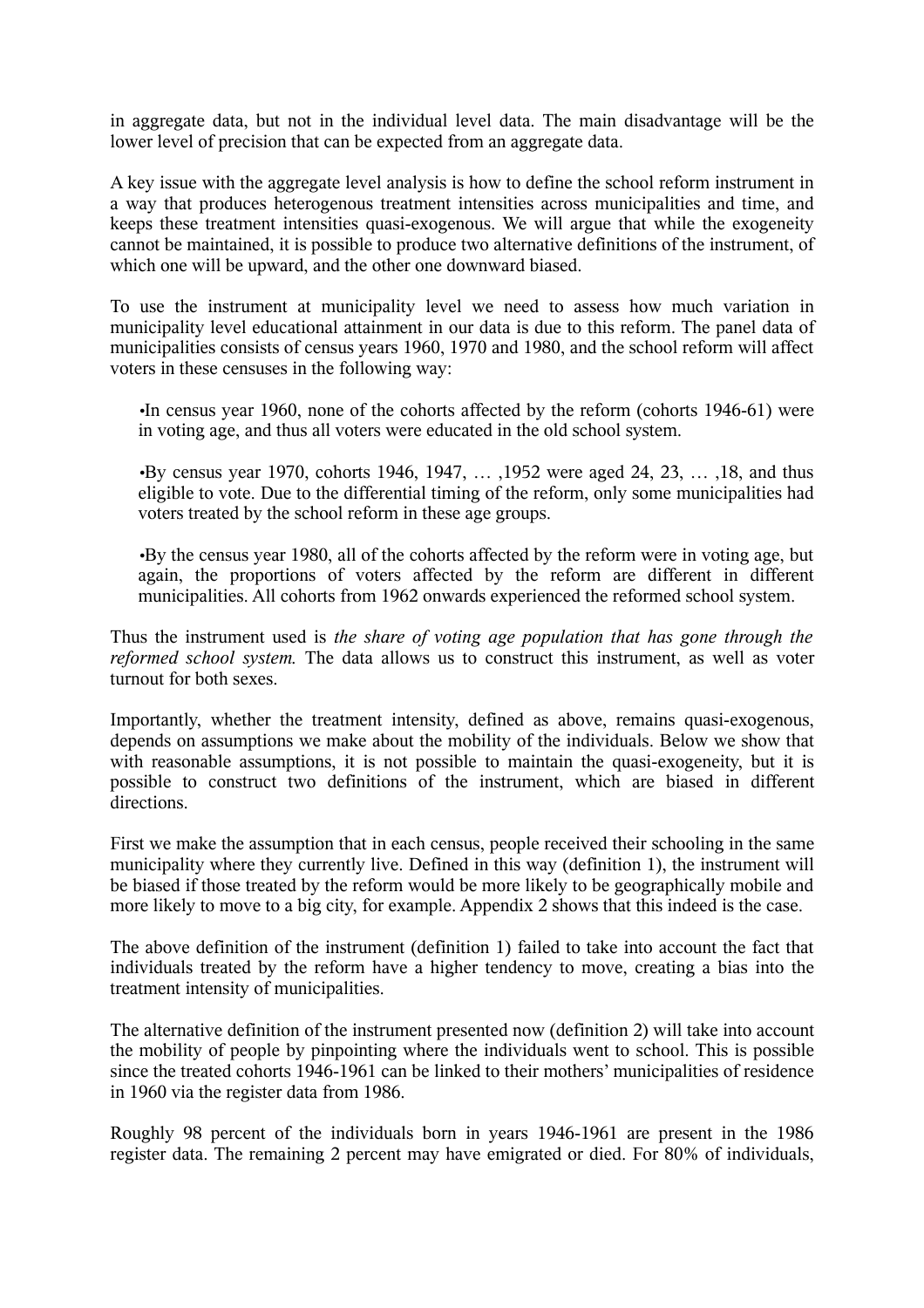the register data in 1986 shows the municipality where their mother lived in 1960<sup>[5](#page-9-0)</sup>. In 1960 the treated cohorts were aged 0-14, or were just about to be born. Thus here we assume that the individuals went to school in the same municipalities as where their mother lived when they were of this age.

Even if we can correctly assess the treatment status of each individual, it is not the case that the aggregated share of treated voters within municipalities is quasi-exogenously distributed. This is because the treated individuals are more likely to move, and are migrating towards cities characterised by unobserved "attractiveness".

In Appendix 3 we assess the direction of the bias using both definitions of the instrument. To summarise, it is possible to aggregate the treated and non-treated individuals to municipality level. This aggregation measures the proportion of electorate that have gone through the reformed school system, and can be used as an instrument with variable treatment intensity across municipalities and time. The quasi-exogeneity of the instrument will however fail at the municipality level if the individuals who are treated have higher tendency to move. This is the case as is shown in Appendix 2. However, it is possible to define the instrument in two different ways, other of which leads to upward bias in the IV estimator, and one which lead to a downward bias. These two definitions of the school reform can act as robustness checks to each other.

# **5.2 Model for municipal data**

The model to be estimated is a municipality level panel of the following form:

$$
(4) \tTit = \alpha + \beta e duit + Xit' \gamma + gt + fi + eit
$$

where  $T_i$  refers to turnout, *i* refers to municipality, *t* to years (t = 1960, 1970, 1980). The municipality level control variables are denoted by  $X_{it}$ , while  $f_i$  refers to municipality fixed effects and *g<sup>t</sup>* to year dummies. It will be estimated separately for men and women. Even though the dependent variable is a fraction, it is never close to the boundary values 0 and 1 (see Table 1), making an untransformed linear model a fairly good approximation.

The focus of interest is the effect of education on voter turnout, or parameter β. The level of education must be measured at municipality level, but is constructed from individual level data. The model will be estimated separately for both genders so that turnout and education are gender specific, while control variables  $X_{it}$  may be specific to gender or general population<sup>[6](#page-9-1)</sup>.

Using the average years of schooling in a municipality as the measure for education is problematic, because it is systematically downward biased for young voters who may still be in school. The register data only shows the achieved qualifications. For example, a voter still attending high school might in reality have 11.5 years of education while the data reports 9. Due to this, the measures least likely to be affected by bias are the shares of population that have attained at least 9 or 12 years of education, which roughly correspond to compulsory and

<span id="page-9-0"></span><sup>5</sup> In general, a smaller proportion of older cohorts can be matched to their mothers. We assume that the share of treated people in each municipality-gender-cohort cell is the same for the unmatched people as for those that can be matched.

<span id="page-9-1"></span><sup>6</sup> In the above equation (4), we include the proportion of voters whose education is missing into the set of controls  $X_{\text{it}}$ . In the case of Norway, a great majority of people whose education is missing are foreigners.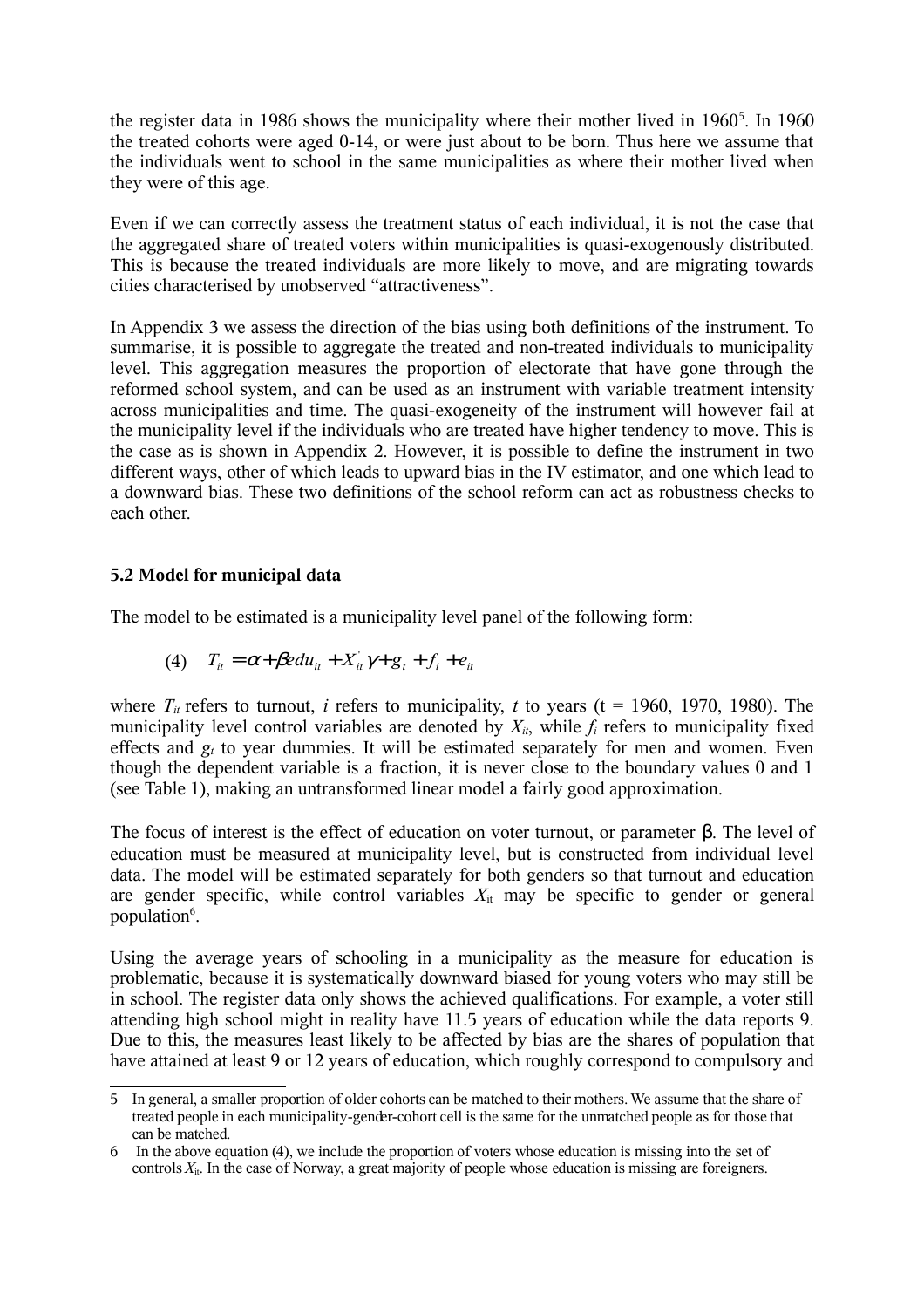secondary degrees. Table 3 shows the distribution of years of schooling for all years, and the proportions classified into "below 9 years", "9-11 years" and "12 or more years". In this case, the model above would include two variables for education: the shares of voters who have attained at least 9 and who have attained at least 12 years of education.

In non-instrumented regressions both of these measures for education will be used, but as they both are potentially endogenous, we would like to find an instrument for both. This will not be possible, as the school reform that this study utilises affected education only in the lower end of the educational distribution, and can only be used to instrument the proportion of voters with at least 9 years of education. It will however be shown that omitting the share of voters with 12 or more years of education will not change the point estimates for the former variable.

# **5.3 Reduced form models for municipal data**

Again, as in the individual level analysis of section 4, we estimate reduced form models as an alternative, and a robustness check. In these specifications, we will simply measure the impact of the reform on voter turnout, where reform is defined like the instrument, as the share of municipal voting age population who have gone through the reformed school system:

$$
(5) \qquad T_{it} = \alpha + \beta reform_{it} + g_t + f_i + w_{it}
$$

$$
(6) \qquad T_{ii} = \alpha + \beta \text{reform}_{ii} + X_{ii}' \gamma + g_t + f_i + w_{it}
$$

The model (5) includes only the proportion of treated as an explanatory variable, accompanied only by municipality fixed effects and year dummies. Model (6) includes a larger set of controls, as described below. Since the reform affects the proportion of voters with lowest educational qualifications, in  $X_{i}$  we control the proportion of voters with at least 12 years of education. The reduced form estimate can be considered as a robustness test. The results in the following chapter report these estimates along with IV estimates.

# **5.4 Results**

All results presented are carried out with a balanced panel data set covering 370 municipalities and three years: 1960, 1970 and 1980. The reduction in the number of the municipalities in the final sample is due to municipality mergers, which make the aggregation of individual level characteristics uncertain for some municipalities, and which are thus left out. The details of the sample formation and summary statistics of the instrument can be found from appendix 4.

The summary Table A below presents the coefficients of interest from 24 full model specifications. It reports coefficients of interest for two fixed effects specifications, IV second stage and reduced form results using both definitions of the instrument.

The full results can be found in Tables 7-11 and are ordered as follows: Table 8 presents three non-instrumented fixed effects specifications for both genders using parliamentary election turnout as the outcome variable. Table 9 repeats this for local elections. Tables 10 and 11 show IV second stage in the first column and then two reduced form regressions, for both genders. Table 10 uses parliamentary election turnout and Table 11 the local election turnout.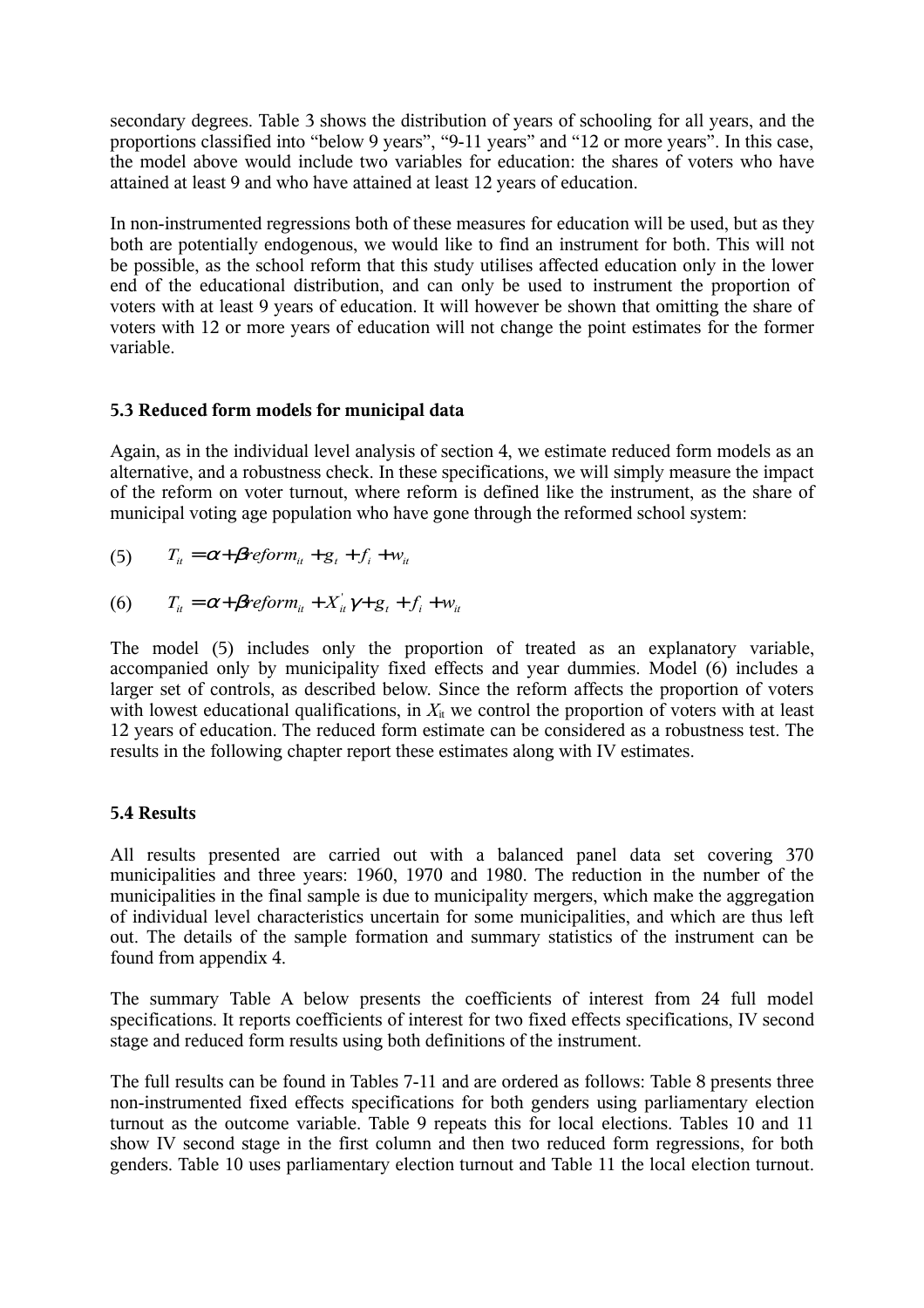Tables 10 and 11 use only the second definition of the instrument to save space. In all cases the reported standard errors are corrected for heteroskedasticity and serial correlation. The coefficients of interest are highlighted.

# **Table A. Summary of results**

|                   |              |                       |                 |                                     |          | Definition 1 |          | Definition 2 |
|-------------------|--------------|-----------------------|-----------------|-------------------------------------|----------|--------------|----------|--------------|
|                   |              |                       | FE <sub>2</sub> | FE <sub>3</sub>                     | IV       | Reduced      | IV       | Reduced      |
|                   |              |                       |                 |                                     |          | Form 2       |          | Form 2       |
| PARLIAMENTARY MEN |              | % Treated             |                 |                                     |          | $-0.027$     |          | $\bf{0}$     |
| <b>ELECTIONS</b>  |              |                       |                 |                                     |          | [0.042]      |          | [0.046]      |
|                   |              | $%9+$ yrs edu         | 0.15            | 0.152                               | 0.157    |              | 0.015    |              |
|                   |              |                       |                 | $(0.043]$ ** $(0.042]$ ** $(0.279)$ |          |              | [0.188]  |              |
|                   |              | $% 12+$ yrs edu       | 0.086           |                                     |          | 0.106        |          | 0.102        |
|                   |              |                       | [0.092]         |                                     |          | [0.093]      |          | [0.092]      |
|                   | <b>WOMEN</b> | <sup>[%</sup> Treated |                 |                                     |          | $-0.066$     |          | $-0.076$     |
|                   |              |                       |                 |                                     |          | [0.048]      |          | [0.068]      |
|                   |              | $\%$ 9+ yrs edu       | 0.102           | 0.091                               | $-0.517$ |              | $-0.308$ |              |
|                   |              |                       | $[0.052]+$      | $[0.053]+$                          | [0.376]  |              | [0.246]  |              |
|                   |              | $% 12+$ yrs edu       | $-0.294$        |                                     |          | $-0.243$     |          | $-0.247$     |
|                   |              |                       | $[0.127]*$      |                                     |          | $[0.129] +$  |          | $[0.128]$ +  |
| <b>MUNICIPAL</b>  | <b>MEN</b>   | % Treated             |                 |                                     |          | 0.035        |          | 0.052        |
| <b>ELECTIONS</b>  |              |                       |                 |                                     |          | [0.049]      |          | [0.056]      |
|                   |              | $%9+$ yrs edu         | 0.098           | 0.103                               | 0.298    |              | 0.270    |              |
|                   |              |                       | $[0.051] +$     | $[0.052]$ *                         | [0.327]  |              | [0.228]  |              |
|                   |              | $% 12+$ yrs edu       | 0.351           |                                     |          | 0.355        |          | 0.352        |
|                   |              |                       | $[0.112]$ **    |                                     |          | $[0.111]$ ** |          | $[0.111]$ ** |
|                   | <b>WOMEN</b> | % Treated             |                 |                                     |          | $-0.047$     |          | $-0.081$     |
|                   |              |                       |                 |                                     |          | [0.061]      |          | [0.085]      |
|                   |              | $%9+$ yrs edu         | 0.064           | 0.075                               | $-0.235$ |              | $-0.217$ |              |
|                   |              |                       | [0.061]         | [0.061]                             | [0.424]  |              | [0.297]  |              |
|                   |              | $\%$ 12+ vrs edu      | 0.324           |                                     |          | 0.358        |          | 0.360        |
|                   |              |                       | $[0.184] +$     |                                     |          | $[0.184] +$  |          | $[0.184] +$  |

The difference between FE2 and FE3 columns is simply that the share of voters with 12+ years of education has been excluded from the latter regression. The purpose is to show that the coefficient for 9+ years of education is not altered significantly. The instrumented regression is then performed based on the FE3 model.

Results from FE2 column reveal that the share of voters with 9+ years of education is in both cases significant for men. Women's coefficients are lower, and non-significant in local elections. The coefficient for 12+ years of education seems to be important in local elections, but not in parliamentary elections. It may be the case that the issues in local elections appeal relatively more to highly educated electorate. This may also tell us that excluding this variable may be a cause for concern in the local election regressions, but not in the parliamentary election models.

When the share of voters with 12+ years of education is excluded from the specification, we end up with the point estimates in FE3 column. The previously noted result concerning the difference between the genders remains, with almost exactly the same point estimates as in FE2 column. Without any instruments available, it would be appealing to conclude that education matters for men's turnout at the lower end of the educational distribution, while for women the picture is less straightforward. In the case of men and parliamentary elections, the size of the coefficient implies that if 10% of the electorate would be educated from below 9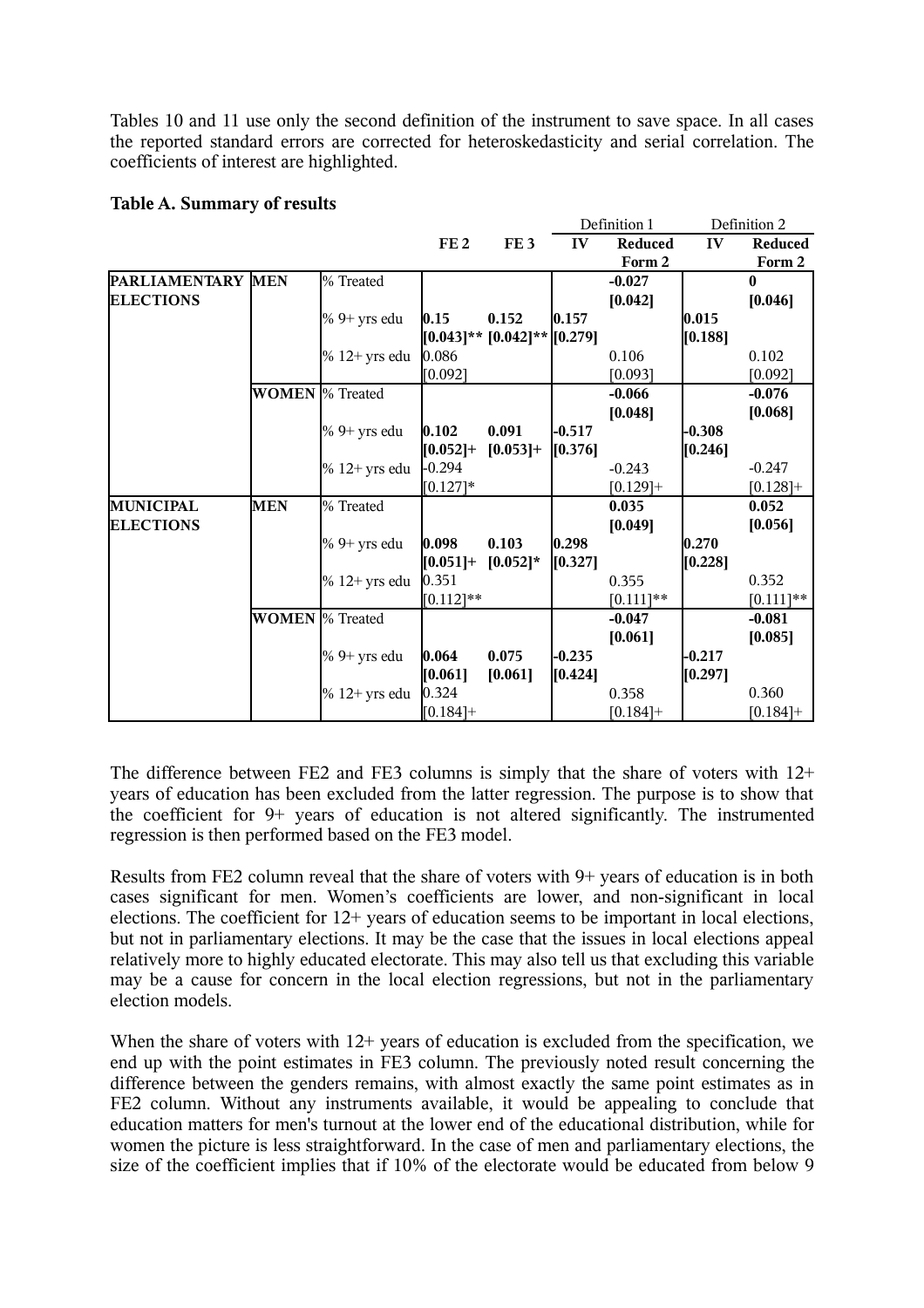years to 9 or more years of education, voter turnout would rise by  $0.1*0.15 = 0.015$ , meaning 1.5 percentage points.

The IV results are presented in the third and fifth columns, using two different definitions of the instrument as described in the previous section. The first stages of the 2SLS are significant for both men and women, as can be seen from Table 7. The second stage estimates generally have high standard errors, and point to no statistically significant effects. Again the point estimates are consistently larger for men than women, supporting the conclusion that if any effects exist, they are likely to be larger for men.

It is noteworthy that the results in general are little affected by the definition of the instrument, as can be seen by comparing columns 3-4 to columns 5-6 in table 6. This suggests that the mobility of the treated people is not significantly affecting results.

As we argued in previous section, the content of the curriculum can bias the instrumental variable estimates. It is also well known that even small departures from the strict exogeneity assumptions of the IV can lead to large biases in instrumental variable estimation (Bound et al 1995). Columns 4 and 6 present the reduced form estimates that measure the impact of the reform itself on voter turnout. The interpretation of the coefficient is slightly different. The coefficient tells how much turnout would rise if the proportion of voters going through the new school system would rise from 0 to 1, keeping in mind that in this case only about 15% of the voters would actually receive more education due to the reform. In both parliamentary and local elections the estimated effects are close to zero.

# **5.5 Robustness checks**

We have applied the following robustness checks to the municipality level results.

(1)Including an imperfect income measure

Controlling for municipality level average income should be very important in the analysis of voter turnout. Unfortunately, we do not have mean municipal incomes for 1960, the first year in the panel. However, if we accept the second best option and proxy the 1960 income with the earliest available, 1967, we can include a measure of income into the panel. This variable is however never statistically significant, and has only slight effects the parameters of interest. Controlling for sector of employment, city size and other controls already caters for all the income variation that is significant in voting behaviour.

(2) Altering sample sizes

Since the reformed cohorts are the youngest voters, it is arguable that selecting a sample by excluding 10%-25% of municipalities with oldest age structure, we should end up with a better signal-to-noise ratio in the instrumental variable estimates. Reducing the sample size towards younger municipalities makes the men's and women's results converge somewhat toward each other, while increasing the standard errors as the sample size decreases. The conclusion of no universal turnout effects however clearly remains. The fact that sample selection does not affect the conclusions is not surprising considering that the regressions already control for age structure.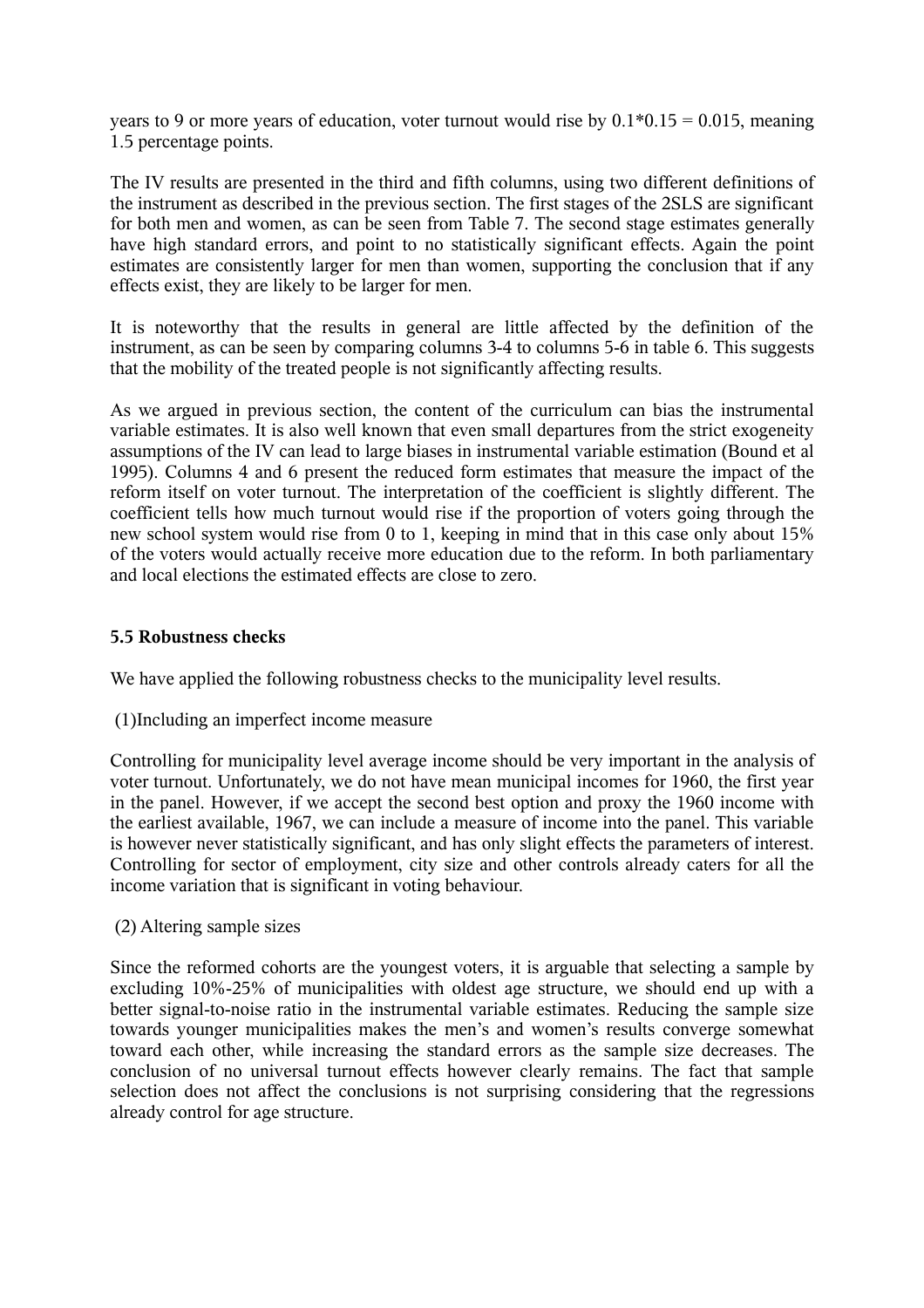# **6. Conclusions**

It is important to emphasise the context in which this study was made. This is an analysis of the effects of an educational reform that, while affecting everyone, increased years of schooling only at the bottom of educational distribution. Secondly, the results must be interpreted in a framework of a mature democracy. The effect of the reform on average years of schooling at low levels of attainment was considerable: The lowest educated 15% of the population received on average 0.75 years of additional schooling. The strength of the reform as an exogenous source of educational variation is notable compared to earlier studies.

The main results of the paper are firstly, that the school reform did not increase voter turnout generally. The individual level analysis, which due to data limitations concentrated on voter turnout only at parliamentary elections, found that there were no significant effects on voter turnout of women. For men the point estimates are large, and statistically significant. The results suggest that the men treated by the reform were 15 percentage points more likely to vote, corresponding to 17 percentage points greater likelihood for an additional year of education. This effect is substantially very large, but due to the small sample size (500 individuals), the precision of the estimate remains low.

In the municipality level analysis we find no statistically significant effects when instrumental variables are used. This is largely due to the difficulty of using the instrument at municipality level, leading to imprecision. The fixed effects estimates however point to significant, positive effects, which are larger for men than women.

A result that emerges from all of the specifications in this study is that the estimated effect of education on turnout is larger for men than women. It is interesting since the votes cast by women and men are not counted separately in most countries, making similar municipality level analysis impossible.

We have also learned that the type of elections (or possibly the political issues at hand) matter for voter turnout, and might appeal to voters at different parts of the educational distribution. It emphasises the need for researchers to make robustness checks with different types of elections and at different points in time. This issue also highlights the need to gather evidence from many countries, where political systems and issues differ.

# **REFERENCES**

Aakvik A., Salvanes K. and Vaage K. (2003). Measuring Heterogeneity in the Returns to Education in Norway Using Educational Reforms. CEPR discussion paper no. 4088. Submitted.

Black S., Devereux P. and Salvanes K. (2005). Why the apple doesn't fall far: Understanding Intergenerational Transmission of Human Capital. *The American Economic Review*, Vol. 95 (1), 437-449.

Bound J., Jaeger D. and Baker R. (1995). Problems with Instrumental Variables Estimation When the Correlation Between the Instruments and the Endogenous Explanatory Variable is Weak. *Journal of the American Statistical Association*, Vol 90, No 430, pp. 443-450.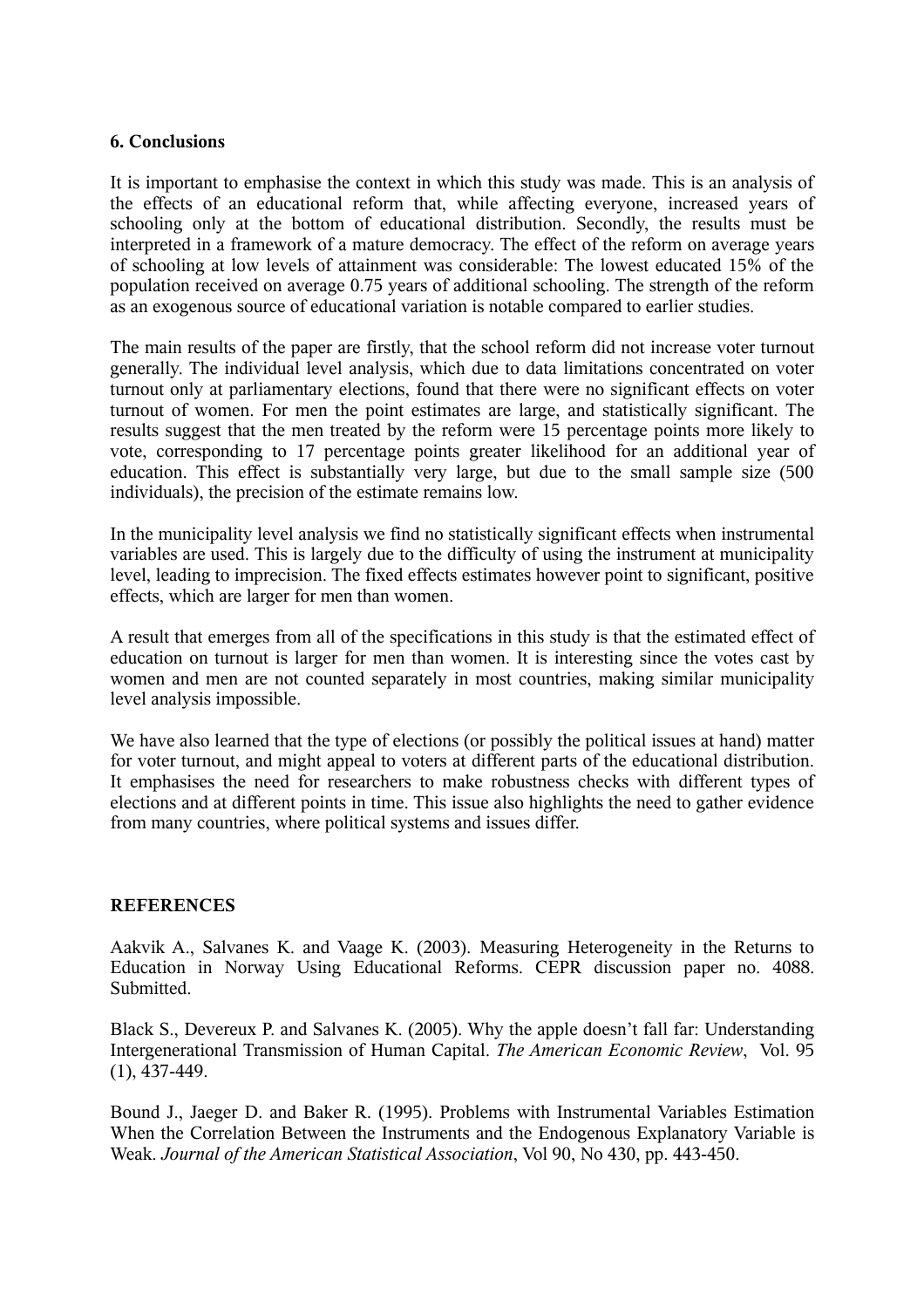Card D. (2001). Estimating the Return to Schooling: Progress on Some Persistent Econometric Problems. *Econometrica*, Vol 69(5), pp.1127-1160.

Dee T. S. (2004). Are There Civic Returns to Education? *Journal of Public Economics* 88(9), pp. 1697-1720.

Helliwell J.F., Putnam R.D. (1999). Education and Social Capital. Working Paper 7121, National Bureau of Economic Research.

Lange F., Topel R. (2005) Social Value of Education and Human Capital. Manuscript. Forthcoming in *Handbook of Education Economics*.

Lie S. S. (1973). Regulated Social Change: A Diffusion Study of The Norwegian Comprehensive School Reform. *Acta Sociologica*, 16(4), 332-350.

Milligan K., Moretti, E and Oreopoulos P. (2004). Does Education Improve Citizenship? Evidence from the U.S. and the U.K. *Journal of Public Economics* 88(9-10)

Møen J., Salvanes K. and Sørensen E. (2003). Documentation of the Linked Employer-Employee Data Base at the Norwegian School of Economics. Mimeo, The Norwegian School of Economics and Business Administration.

Ness E. (ed.) (1971). Skolens Årbok 1971. Olso: Johan Grundt Tanum Forlag. (In Norwegian)

Siedler T. (2006). Schooling and Citizenship: Evidence from Compulsory Schooling Reforms. Discussion Paper no. 2573, The Institute for the Study of Labor (IZA).

Wolfe B., Zuvekas S. (1997) Nonmarket Outcomes of Schooling. *International Journal of Educational Research* 27(6), 491-501

Wolfinger R. E., Rosenstone S. J. (1980). Who Votes? Yale University Press.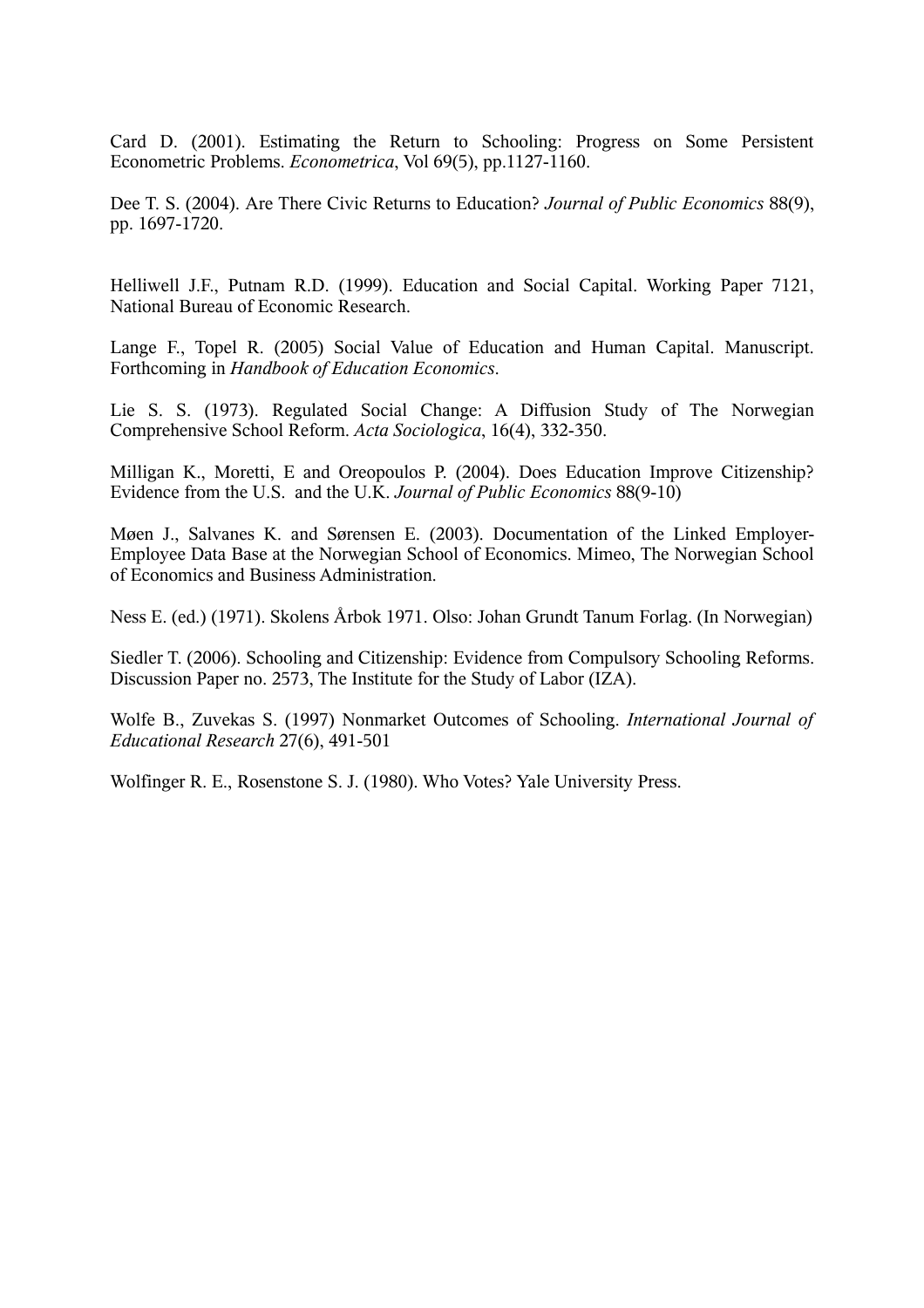# **Table 1. Summary Statistics**

|              |                                                                             |      | 1960 |      | 1970  |      |      | 1980  |      |      |       |
|--------------|-----------------------------------------------------------------------------|------|------|------|-------|------|------|-------|------|------|-------|
| Variable     | Description                                                                 | Obs. | mean | min  | max   | mean | min  | max   | mean | min  | max   |
| Turnout M/P  | Turnout of men in parliamentary elections                                   | 370  | 0.79 | 0.46 | 0.93  | 0.84 | 0.63 | 0.95  | 0.83 | 0.62 | 0.91  |
| Turnout M/L  | Turnout of men in local elections                                           | 370  | 0.74 | 0.45 | 0.92  | 0.75 | 0.47 | 0.91  | 0.75 | 0.55 | 0.92  |
| Turnout W/P  | Turnout of women in parliamentary elections                                 | 370  | 0.73 | 0.51 | 0.89  | 0.81 | 0.56 | 0.93  | 0.81 | 0.64 | 0.90  |
| Turnout W/L  | Turnout of women in local elections                                         | 370  | 0.68 | 0.24 | 0.90  | 0.73 | 0.33 | 0.90  | 0.73 | 0.51 | 0.89  |
| Educ Yr M    | Mean years of education in the voting age male population                   | 370  | 8.08 | 7.24 | 10.43 | 8.63 | 7.69 | 11.48 | 9.35 | 8.33 | 11.99 |
| Educ $9+$ M  | Share of voting age male population with at least 9 years of education      | 370  | 0.33 | 0.07 | 0.64  | 0.44 | 0.20 | 0.79  | 0.59 | 0.36 | 0.85  |
| Educ $12+M$  | Share of voting age male population with at least 12 years of education     | 370  | 0.06 | 0.01 | 0.36  | 0.09 | 0.02 | 0.47  | 0.16 | 0.07 | 0.53  |
| Educ Mis M   | Share of voting age male population whose education is missing              | 370  | 0.00 | 0.00 | 0.00  | 0.00 | 0.00 | 0.22  | 0.01 | 0.00 | 0.14  |
| Educ Yr W    | Mean years of education in the voting age female population                 | 370  | 7.74 | 7.16 | 9.10  | 8.26 | 7.54 | 10.11 | 8.91 | 8.06 | 10.70 |
| Educ $9+W$   | Share of voting age female population with at least 9 years of education    | 370  | 0.27 | 0.05 | 0.53  | 0.39 | 0.16 | 0.71  | 0.54 | 0.30 | 0.78  |
| Educ $12+$ W | Share of voting age female population with at least 12 years of education   | 370  | 0.04 | 0.01 | 0.22  | 0.07 | 0.02 | 0.32  | 0.12 | 0.05 | 0.39  |
| Educ Mis W   | Share of voting age female population whose education is missing            | 370  | 0.00 | 0.00 | 0.00  | 0.00 | 0.00 | 0.14  | 0.01 | 0.00 | 0.10  |
| Age 0-17     | Share of municipal population of this age                                   | 370  | 0.32 | 0.23 | 0.44  | 0.30 | 0.20 | 0.42  | 0.28 | 0.17 | 0.38  |
| Age18-34     | $ -$                                                                        | 370  | 0.19 | 0.12 | 0.28  | 0.21 | 0.13 | 0.30  | 0.24 | 0.19 | 0.33  |
| Age35-64     | $ -$                                                                        | 370  | 0.37 | 0.26 | 0.44  | 0.35 | 0.24 | 0.42  | 0.32 | 0.25 | 0.38  |
| ln Pop       | Natural log of municipality population                                      | 370  | 8.37 | 5.88 | 13.04 | 8.41 | 5.67 | 13.08 | 8.47 | 5.58 | 13.02 |
| Married M    | Share of male voting age population that is Married/Divorced/Widower        | 370  | 0.70 | 0.53 | 0.83  | 0.71 | 0.55 | 0.84  | 0.70 | 0.52 | 0.80  |
| Agric M      | Share of voting age male population that works in primary production        | 370  | 0.36 | 0.01 | 0.67  | 0.23 | 0.00 | 0.61  | 0.16 | 0.01 | 0.51  |
| Industry M   | Share of voting age male population that works in manufacturing             | 370  | 0.15 | 0.00 | 0.67  | 0.18 | 0.01 | 0.66  | 0.18 | 0.00 | 0.63  |
| Services M   | Share of voting age male population that works in services                  | 370  | 0.34 | 0.15 | 0.64  | 0.40 | 0.17 | 0.72  | 0.43 | 0.22 | 0.72  |
| Married W    | Share of female voting age population that is either Married/Divorced/Widow | 370  | 0.81 | 0.64 | 0.91  | 0.82 | 0.63 | 0.92  | 0.81 | 0.66 | 0.89  |
| Agric W      | Share of voting age female population that works in primary production      | 370  | 0.02 | 0.00 | 0.08  | 0.11 | 0.00 | 0.44  | 0.07 | 0.00 | 0.25  |
| Industry W   | Share of voting age female population that works in manufacturing           | 370  | 0.03 | 0.00 | 0.20  | 0.05 | 0.00 | 0.25  | 0.06 | 0.00 | 0.31  |
| Services W   | Share of voting age female population that works in services                | 370  | 0.12 | 0.02 | 0.30  | 0.21 | 0.06 | 0.44  | 0.37 | 0.21 | 0.62  |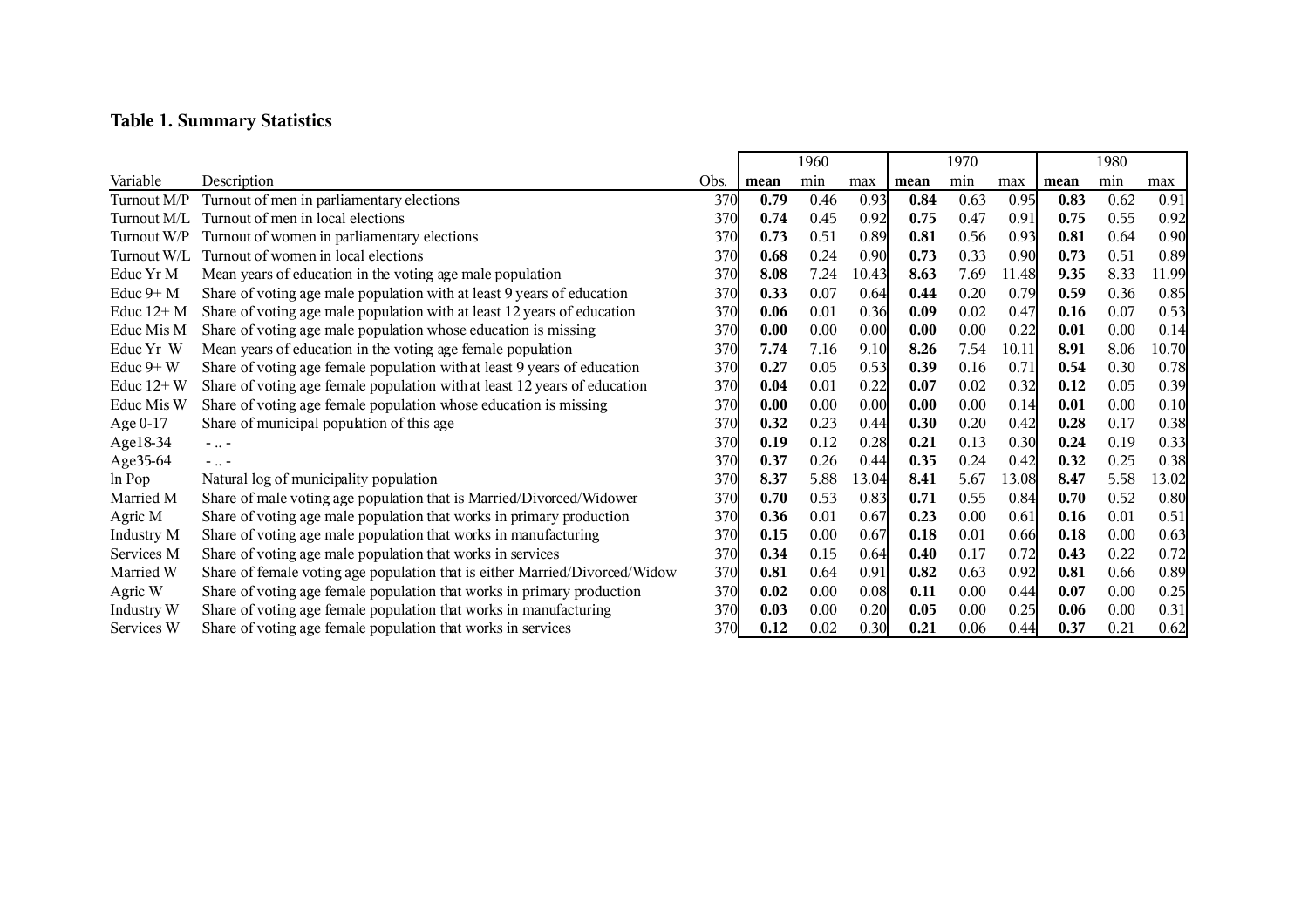|                             | Coefficient P-Value |           |
|-----------------------------|---------------------|-----------|
| Income                      | 0.000               | 0.108     |
| Edu Tertiary                | $-13.174$           | 0.416     |
| Edu Secondary               | 8.609               | 0.364     |
| <b>Edu Basic</b>            | -1.497              | 0.499     |
| % in Services               | $-0.006$            | 0.999     |
| % in Manufacturing          | $-2.797$            | 0.432     |
| % out of Labour F.          | $-5.618$            | 0.527     |
| % Married                   | -4.649              | 0.468     |
| <b>Ln Population</b>        | $-0.051$            | 0.786     |
| % Labour Party 1959         | $-0.335$            | 0.689     |
| % Centre Party 1959         | $-0.622$            | 0.464     |
| % Right Wing 1959           | $-1.232$            | 0.491     |
| % Communist 1959            | 0.026               | 0.993     |
| % Christian PPLs Party 1959 | 0.345               | 0.809     |
| Turnout 1959                | $-0.064$ 0.967      |           |
| % age 0-17                  | -7.891              | 0.281     |
| % age 18-34                 | 7.241               | 0.471     |
| % age 35-64                 | 17.677              | 0.107     |
| County 1                    | 2.326               | $0.030*$  |
| County 2                    | $-0.304$            | 0.778     |
| County 3                    | [.]                 | $[.]$     |
| County 4                    | 1.220               | 0.208     |
| County 5                    | 2.073               | $0.032*$  |
| County 6                    | 1.797               | $0.091 +$ |
| County 7                    | 1.448               | 0.187     |
| County 8                    | 0.483               | 0.643     |
| County 9                    | 1.159               | 0.248     |
| County 10                   | 3.221               | $0.001**$ |
| County 11                   | 2.452               | $0.012*$  |
| County 12                   | 1.707               | $0.077+$  |
| County 13                   | $-5.301$            | $0.058+$  |
| County 14                   | 1.758               | $0.068+$  |
| County 15                   | 2.836               | $0.002**$ |
| County 16                   | 0.937               | 0.299     |
| County 17                   | 3.081               | $0.001**$ |
| County 18                   | 2.131               | $0.012*$  |
| County 19                   | 3.145               | $0.000**$ |
| Constant                    | 1956.3              | $0.000**$ |
| Observations                | 644                 |           |
| R-squared                   | $0.18\,$            |           |

# **Table 2. Exogeneity of the reform**

All explanatory variables are aggregated from the 1960 census, unless otherwise stated.

(\*\*) significant at 99% level, (\*) at 95% level, (+) at 90% level.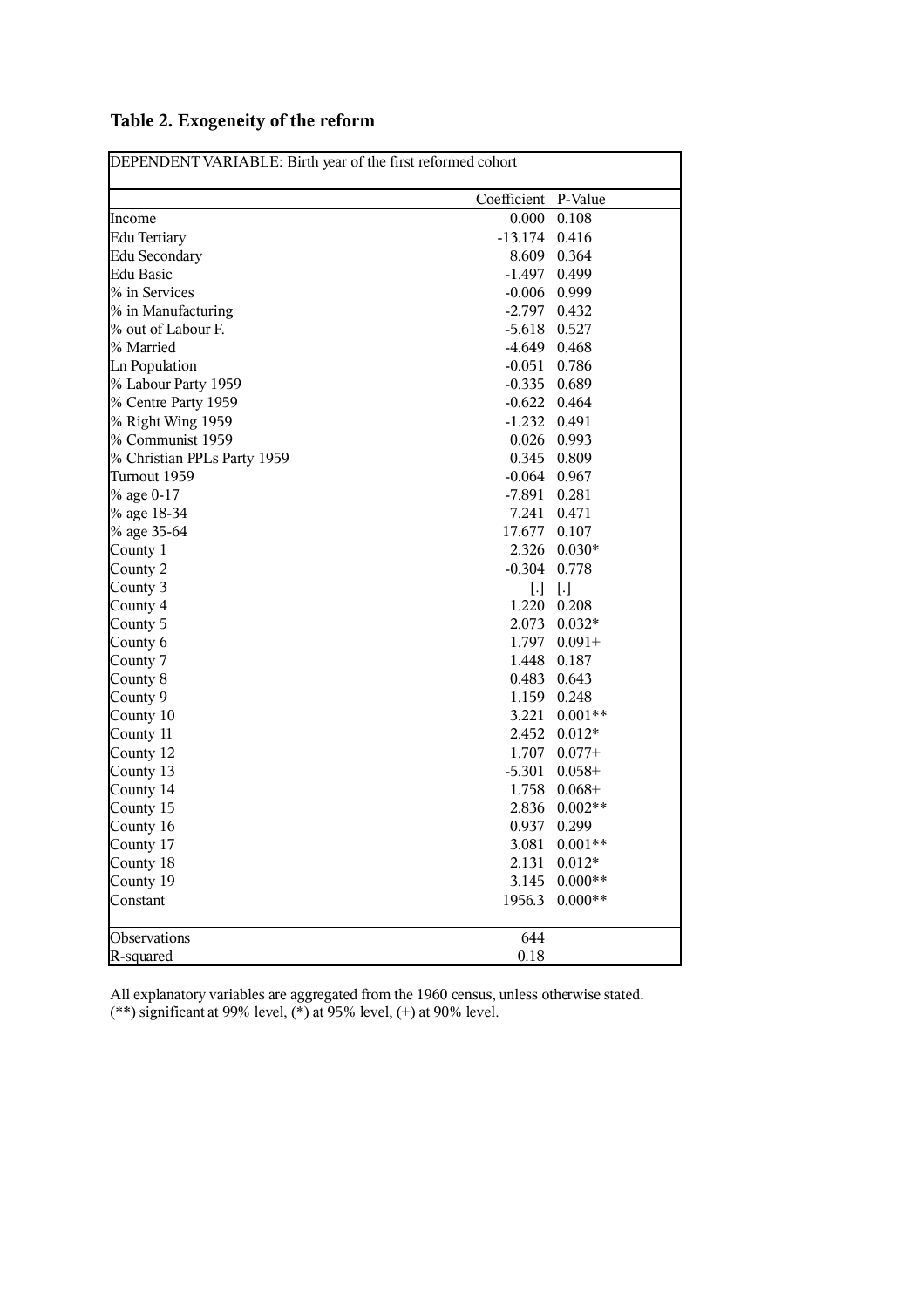

**Figure 1. Progression of the school reform across municipalities**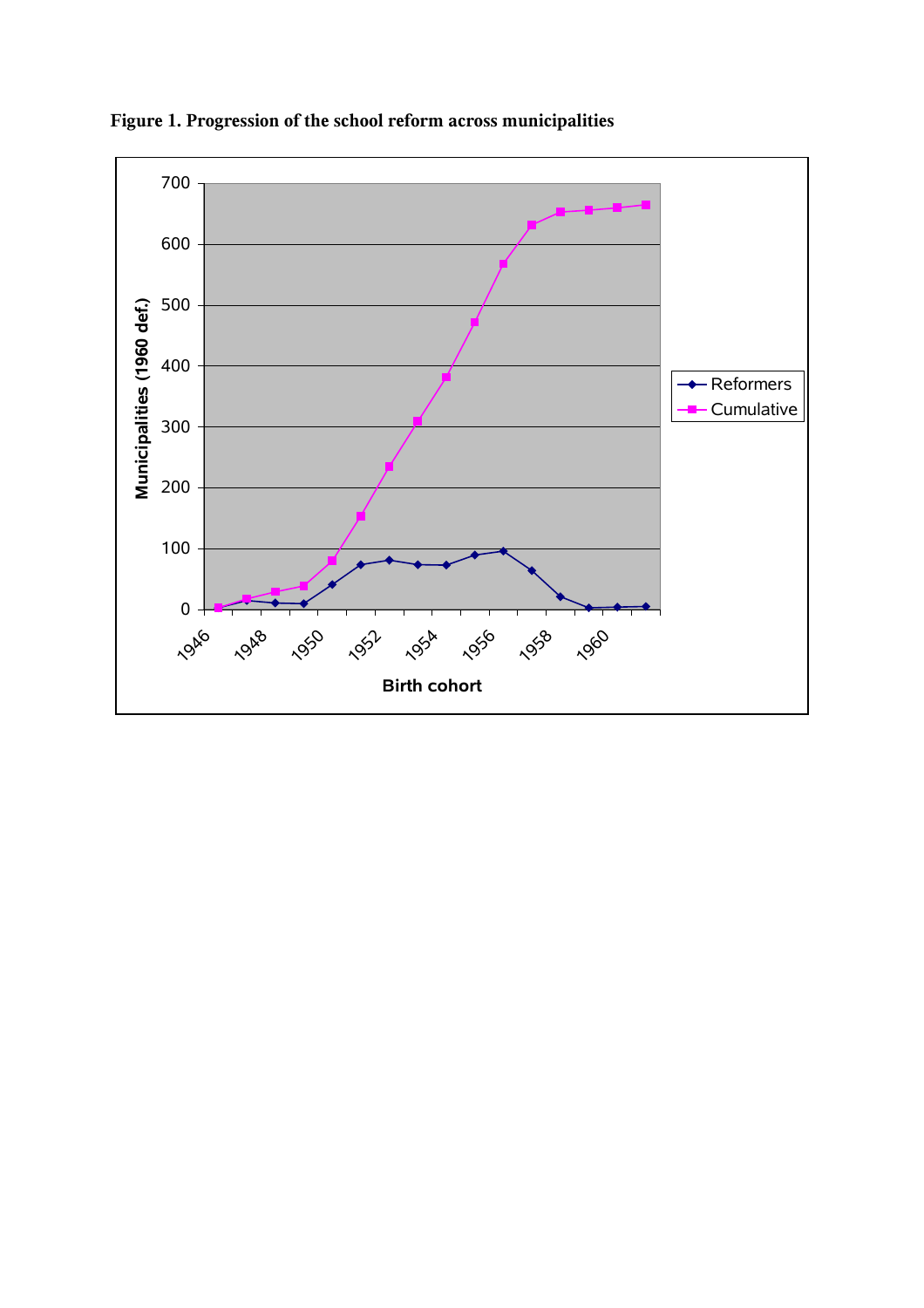| Years of           | 1960 | 1970    | 1980 |
|--------------------|------|---------|------|
| <b>Education</b>   |      |         |      |
| 7                  | 64.7 | 42.4    | 29.7 |
| 8                  | 0.0  | 8.9     | 7.6  |
| Total "Below 9"    | 64.7 | 51.2    | 37.3 |
| 9                  | 15.1 | 17.5    | 18.5 |
| 10                 | 9.7  | 14.6    | 18.5 |
| 11                 | 1.6  | 3.6     | 5.3  |
| Total "9-11"       | 26.4 | 35.6    | 42.3 |
| 12                 | 4.5  | 6.2     | 8.8  |
| 13                 | 1.6  | 2.5     | 4.2  |
| 14                 | 1.1  | 1.8     | 2.6  |
| 15                 | 0.1  | $0.4\,$ | 1.1  |
| 16                 | 0.1  | 0.5     | 1.3  |
| 17                 | 1.0  | 1.1     | 1.3  |
| 18                 | 0.4  | 0.6     | 1.1  |
| 19                 | 0.0  | 0.0     | 0.1  |
| 20                 | 0.0  | 0.0     | 0.0  |
| Total "12 or more" | 8.8  | 13.1    | 20.4 |

**Table 3. Distribution of years of education in censuses 1960, 1970 and 1980. Includes all people aged 18 and above.**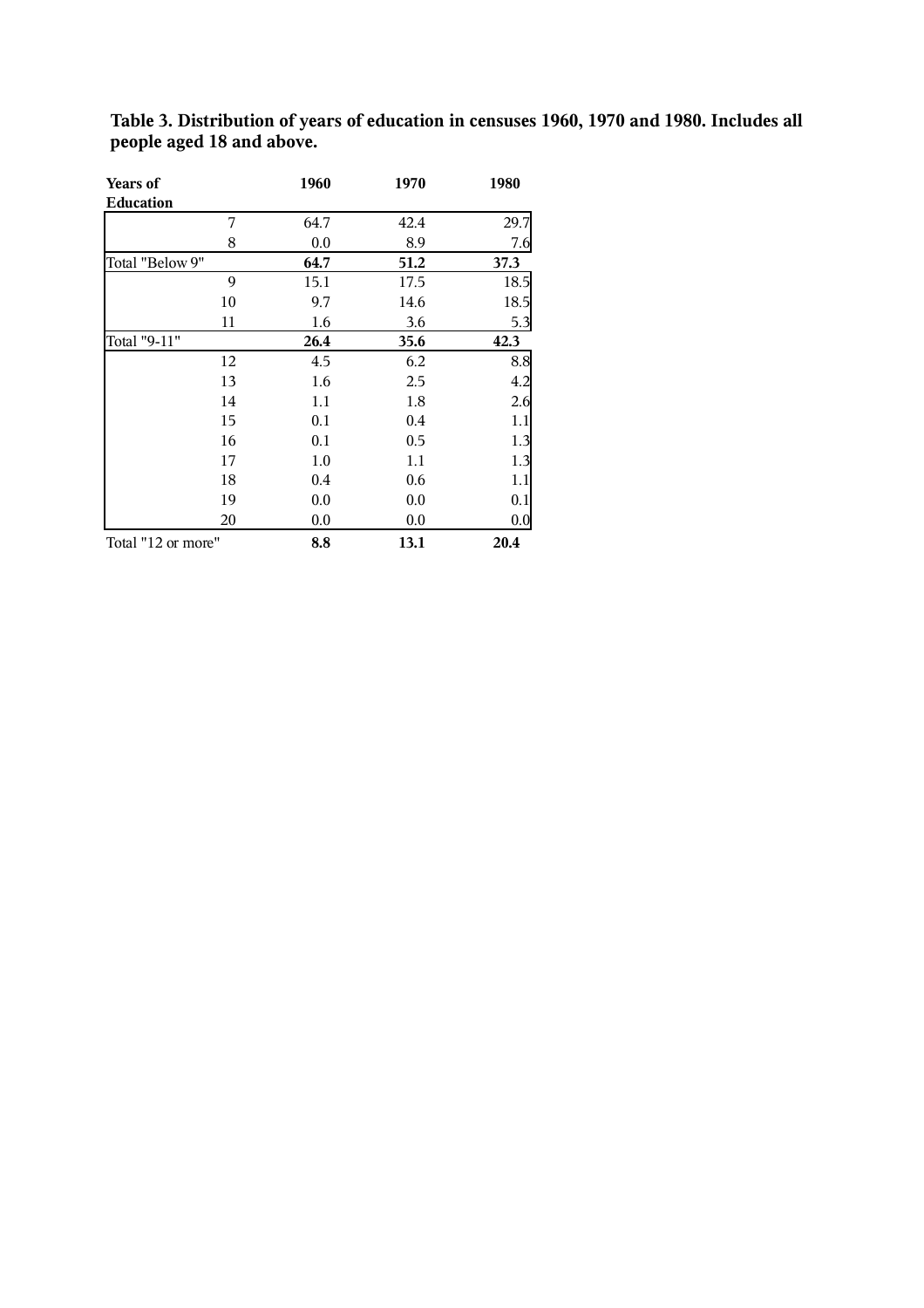# **Table 4. Impact of reform on educational attainment**

| FINAL EDUCATIONAL AI IAINMENT OF COHORTS 1952-1954 |                              |        |               |
|----------------------------------------------------|------------------------------|--------|---------------|
| (from 2002, when subjects were $48-50$ years old)  |                              |        |               |
|                                                    |                              |        |               |
|                                                    |                              |        |               |
| <b>YEARS EDU</b>                                   | <b>OLD SYSTEM NEW SYSTEM</b> |        | <b>EFFECT</b> |
| 7                                                  | 2.7%                         | 0.9%   | down          |
| 8                                                  | 8.9%                         | 1.1%   | down          |
| 9                                                  | 2.6%                         | 12.6%  | up            |
| 10                                                 | 29.5%                        | 26.3%  |               |
| 11                                                 | 9.5%                         | 8.9%   |               |
| 12                                                 | 17.6%                        | 18.9%  |               |
| 13                                                 | 6.3%                         | 6.3%   |               |
| 14                                                 | 5.4%                         | 6.0%   |               |
| 15                                                 | 3.0%                         | 3.2%   |               |
| $16+$                                              | 14.8%                        | 15.9%  |               |
| N                                                  | 64.149                       | 73.982 |               |

FINAL EDUCATIONAL ATTAINMENT OF COHORTS 1952-1954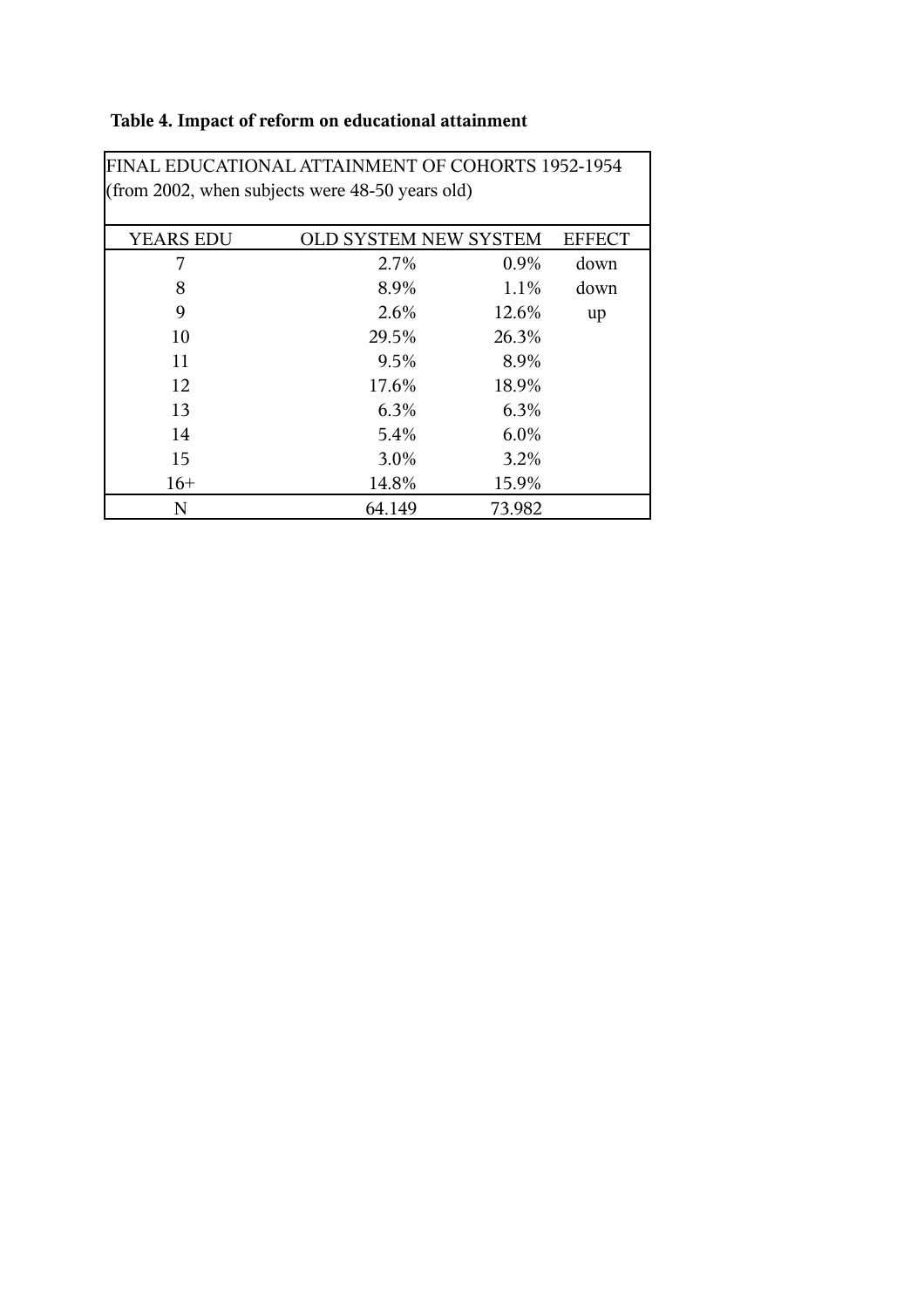|                              | Everyone      | Men           | Women         |
|------------------------------|---------------|---------------|---------------|
|                              | Years of Edu. | Years of Edu. | Years of Edu. |
| Reformed school system dummy | 0.852         | 0.774         | 0.896         |
|                              | $[0.060]**$   | $[0.084]$ **  | $[0.089]**$   |
| Female                       | $-0.015$      |               |               |
|                              | [0.035]       |               |               |
| Year of birth dummies        | Yes           | Yes           | <b>Yes</b>    |
| County of growing up dummies | Yes           | Yes           | <b>Yes</b>    |
| Survey sweep dummies         | Yes           | Yes           | <b>Yes</b>    |
| Observations                 | 500           | 257           | 243           |
| R-squared                    | 0.64          | 0.68          | 0.66          |

# **Table 5. The first stage results of the instrumental variable estimation.**

#### **Table 6a. Instrumental Variable Probit estimations, marginal effects.**

|                              | Everyone | Men        | Women      |
|------------------------------|----------|------------|------------|
|                              | Turnout  | Turnout    | Turnout    |
| <b>Years of Education</b>    | 0.030    | 0.175      | $-0.039$   |
|                              | [0.049]  | $[0.083]*$ | [0.065]    |
| Female                       | 0.034    |            |            |
|                              | [0.032]  |            |            |
| Year of birth dummies        | Yes      | <b>Yes</b> | <b>Yes</b> |
| County of growing up dummies | Yes      | Yes        | Yes        |
| Survey sweep dummies         | Yes      | <b>Yes</b> | Yes        |
| Observations                 | 500      | 257        | 243        |

#### **Table 6b. Reduced form Probit estimates, marginal effects.**

|                              | Everyone | Men         | Women    |
|------------------------------|----------|-------------|----------|
|                              | Turnout  | Turnout     | Turnout  |
| Treated                      | 0.044    | 0.148       | $-0.032$ |
|                              | [0.049]  | $[0.074]$ * | [0.057]  |
| Female                       | 0.041    |             |          |
|                              | [0.036]  |             |          |
| Year of birth dummies        | Yes      | Yes         | Yes      |
| County of growing up dummies | Yes      | Yes         | Yes      |
| Survey sweep dummies         | Yes      | Yes         | Yes      |
| <b>Observations</b>          | 500      | 257         | 243      |
| Pseudo R-squared             | 0.27     | 0.34        | 0.37     |

In all tables: (\*\*) significant at 99% level, (\*) at 95% level, (+) at 90% level. All standard errors (in brackets) are adjusted for heteroscedasticity. Note that Instrumental Variable Probit fails to compute unless some counties are merged together, since some counties have a very small number of individuals. In men's regression, counties 3 and 4, 9 and 10, and 13 and 14 must be merged, leaving a total of 17 counties. In women's regression, also counties 5 and 6, 2 and 3, 7 and 8, and 17 and 18 must be merged, leaving a total of 14 counties. A linear probability model with all counties would give an IV estimate of 0.12 [0.07] for men and -0.03 [0.07] for women. With similarly adjusted county dummy sets, the linear probability IV estimates would change to 0.11 [0.07] for men and  $-0.04$ [0.07] for women.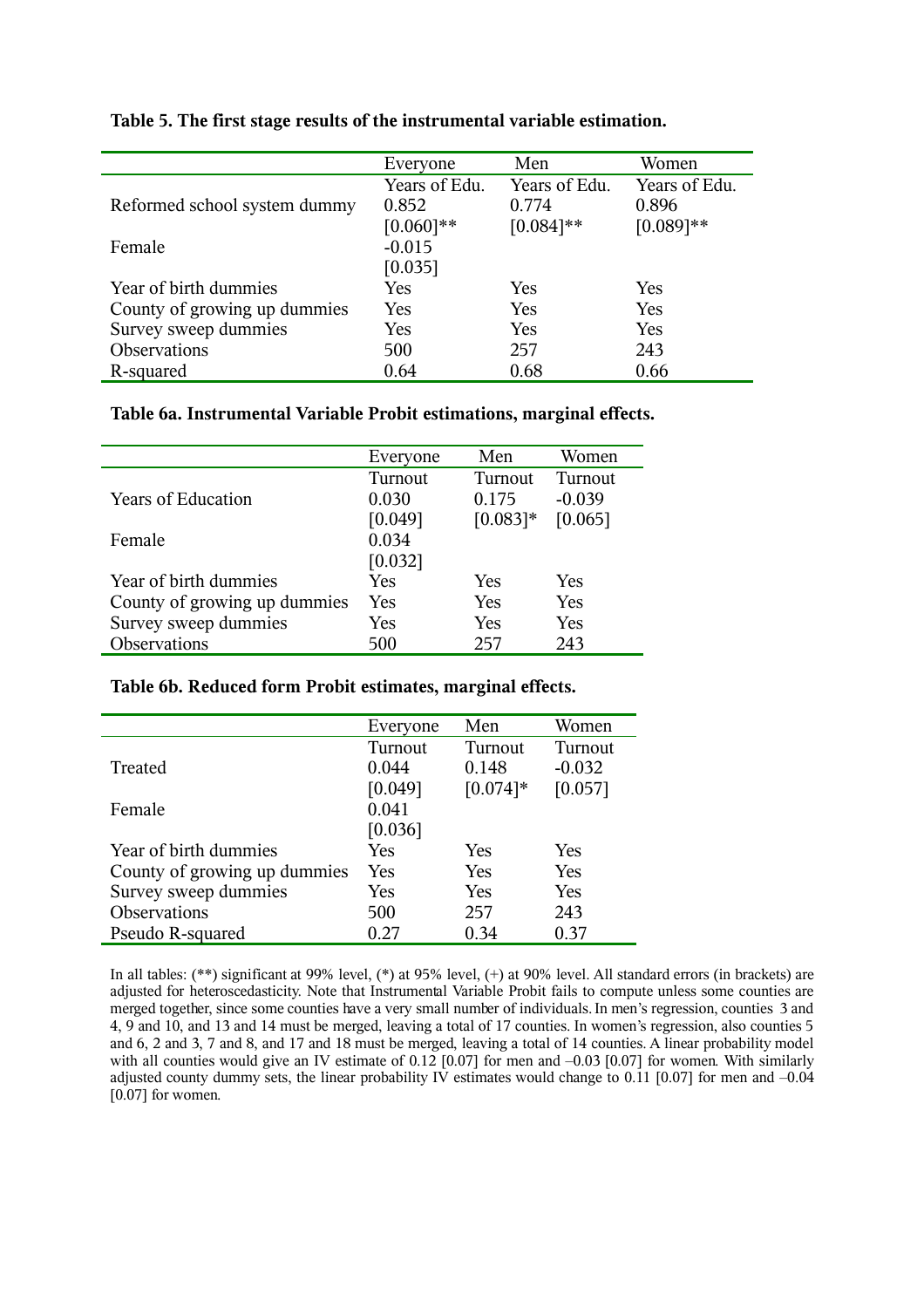|                     | Definition 1 | Definition 1 | Definition 2 | Definition 2 |
|---------------------|--------------|--------------|--------------|--------------|
|                     | <b>MEN</b>   | <b>WOMEN</b> | <b>MEN</b>   | <b>WOMEN</b> |
| Dependent           | % Edu 9+     | % Edu 9+     | % Edu 9+     | % Edu 9+     |
|                     |              |              |              |              |
| % Treated           | 0.240        | 0.288        | 0.152        | 0.145        |
|                     | $[0.045]$ ** | $[0.062]**$  | $[0.042]**$  | $[0.046]$ ** |
| % Edu NA            | $-1.254$     | $-0.634$     | $-1.225$     | $-0.628$     |
|                     | $[0.159]**$  | $[0.244]$ ** | $[0.165]$ ** | $[0.249]*$   |
| % Age 0-17          | 0.865        | 0.801        | 0.899        | 0.830        |
|                     | $[0.187]**$  | $[0.167]**$  | $[0.191]**$  | $[0.169]**$  |
| % Age 18-34         | 0.974        | 0.834        | 1.037        | 0.918        |
|                     | $[0.159]**$  | $[0.167]**$  | $[0.162]**$  | $[0.165]$ ** |
| % Age 35-64         | 0.887        | 0.605        | 0.902        | 0.678        |
|                     | $[0.163]**$  | $[0.158]**$  | $[0.165]$ ** | $[0.157]**$  |
| In Popul            | 0.005        | $-0.036$     | 0.005        | $-0.029$     |
|                     | [0.024]      | [0.023]      | [0.024]      | [0.023]      |
| % Married           | $-0.242$     | $-0.221$     | $-0.230$     | $-0.232$     |
|                     | $[0.092]**$  | $[0.090]*$   | $[0.092]*$   | $[0.091]*$   |
| % Agric M           | $-0.326$     | $-0.002$     | $-0.325$     | $-0.010$     |
|                     | $[0.071]**$  | [0.071]      | $[0.072]**$  | [0.073]      |
| % Manuf M           | $-0.319$     | $-0.011$     | $-0.321$     | $-0.022$     |
|                     | $[0.076]$ ** | [0.079]      | $[0.077]**$  | [0.080]      |
| % Serv M            | $-0.242$     | $-0.023$     | $-0.241$     | $-0.028$     |
|                     | $[0.083]**$  | [0.086]      | $[0.085]**$  | [0.087]      |
| % Agric W           | $-0.113$     | $-0.026$     | $-0.116$     | $-0.023$     |
|                     | $[0.043]**$  | [0.040]      | $[0.043]**$  | [0.040]      |
| % Manuf W           | 0.087        | 0.068        | 0.093        | 0.086        |
|                     | [0.072]      | [0.079]      | [0.073]      | [0.081]      |
| % Serv W            | 0.123        | 0.145        | 0.121        | 0.138        |
|                     | $[0.063]*$   | $[0.060]*$   | $[0.064] +$  | $[0.061]*$   |
| Constant            | 0.105        | 0.222        | 0.074        | 0.128        |
|                     | [0.147]      | [0.145]      | [0.146]      | [0.146]      |
| <b>Year Dummies</b> | YES          | YES          | <b>YES</b>   | YES          |
| <b>Observations</b> | 1100         | 1100         | 1110         | 1110         |
| R-squared           | 0.94         | 0.95         | 0.94         | 0.95         |

**Table 7. First stage IV estimations, for both genders and definitions of the instrument**

(\*\*) significant at 99% level, (\*) at 95% level, (+) at 90% level. All standard errors are adjusted for heteroscedasticity and serial correlation.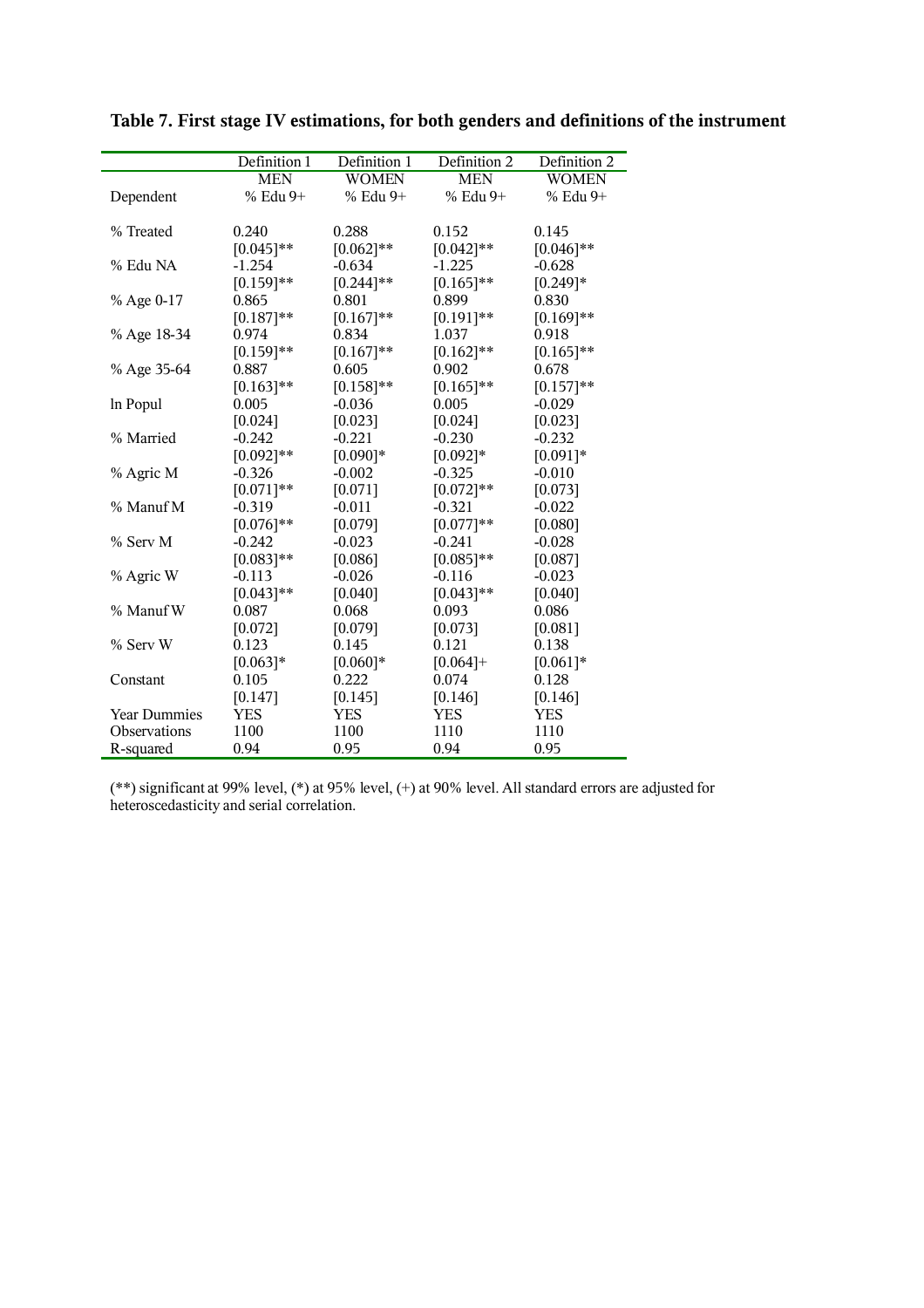|                     | (1)          | $\overline{(2)}$ | $\overline{(3)}$ | (4)          | $\overline{(5)}$ | (6)                 |
|---------------------|--------------|------------------|------------------|--------------|------------------|---------------------|
|                     | FE1          | FE2              | FE <sub>3</sub>  | FE1          | FE2              | FE <sub>3</sub>     |
|                     | <b>MEN</b>   | <b>MEN</b>       | <b>MEN</b>       | <b>WOMEN</b> | <b>WOMEN</b>     | <b>WOMEN</b>        |
| Dependent           | turnout      | turnout          | turnout          | turnout      | turnout          | turnout             |
|                     |              |                  |                  |              |                  |                     |
| % Edu 9+            | 0.130        | 0.150            | 0.152            | 0.089        | 0.102            | 0.091               |
|                     | $[0.040]$ ** | $[0.043]**$      | $[0.042]**$      | $[0.047]+$   | $[0.052]+$       | $[0.053]+$          |
| % Edu 12+           | $-0.078$     | 0.086            |                  | $-0.583$     | $-0.294$         |                     |
|                     | [0.072]      | [0.092]          |                  | $[0.093]**$  | $[0.127]*$       |                     |
| % Edu NA            | $-0.392$     | $-0.063$         | $-0.076$         | $-0.557$     | $-0.391$         | $-0.390$            |
|                     | $[0.217]+$   | [0.239]          | [0.237]          | $[0.213]**$  | [0.241]          | [0.243]             |
| % Age 0-17          |              | $-0.234$         | $-0.242$         |              | 0.042            | 0.065               |
|                     |              | [0.191]          | [0.193]          |              | [0.187]          | [0.188]             |
| % Age 18-34         |              | 0.045            | 0.045            |              | 0.201            | 0.206               |
|                     |              | [0.161]          | $[0.161]$        |              | [0.179]          | [0.179]             |
| % Age 35-64         |              | 0.028            | 0.027            |              | 0.360            | 0.373               |
|                     |              | [0.166]          | [0.167]          |              | $[0.167]*$       | $[0.168]*$          |
| In Popul            |              | $-0.016$         | $-0.008$         |              | $-0.020$         | $-0.035$            |
|                     |              | [0.023]          | [0.021]          |              | [0.025]          | [0.024]             |
| % Married           |              | 0.182            | 0.182            |              | 0.109            | 0.086               |
|                     |              | $[0.093]+$       | $[0.093]+$       |              | [0.106]          | [0.107]             |
| % Agric M           |              | 0.081            | 0.091            |              | $-0.128$         | $-0.162$            |
| % Manuf M           |              | [0.070]<br>0.214 | [0.070]<br>0.219 |              | [0.084]<br>0.011 | $[0.081]*$          |
|                     |              | $[0.083]**$      | $[0.082]**$      |              | [0.091]          | $-0.009$<br>[0.089] |
| % Serv M            |              | 0.118            | 0.130            |              | $-0.037$         | $-0.069$            |
|                     |              | [0.083]          | [0.082]          |              | [0.093]          | [0.091]             |
| % Agric W           |              | $-0.029$         | $-0.029$         |              | 0.079            | 0.077               |
|                     |              | [0.037]          | [0.037]          |              | $[0.043]+$       | $[0.044]$ +         |
| % Manuf W           |              | $-0.105$         | $-0.118$         |              | $-0.021$         | 0.001               |
|                     |              | [0.088]          | [0.086]          |              | [0.085]          | [0.084]             |
| % Serv W            |              | $-0.115$         | $-0.110$         |              | $-0.069$         | $-0.095$            |
|                     |              | $[0.057]*$       | $[0.058]+$       |              | [0.068]          | [0.068]             |
| Constant            | 0.792        | 0.750            | 0.688            | 0.816        | 0.756            | 0.886               |
|                     | $[0.016]$ ** | $[0.158]**$      | $[0.139]**$      | $[0.018]**$  | $[0.173]**$      | $[0.162]**$         |
| <b>Year Dummies</b> | <b>YES</b>   | <b>YES</b>       | <b>YES</b>       | <b>YES</b>   | <b>YES</b>       | <b>YES</b>          |
| Observations        | 1110         | 1110             | 1110             | 1110         | 1110             | 1110                |
| R-squared           | 0.80         | 0.81             | 0.81             | 0.86         | 0.87             | 0.87                |

# **Table 8. Fixed effects regressions with parliamentary election turnout**

(\*\*) significant at 99% level, (\*) at 95% level, (+) at 90% level. All standard errors are adjusted for heteroscedasticity and serial correlation.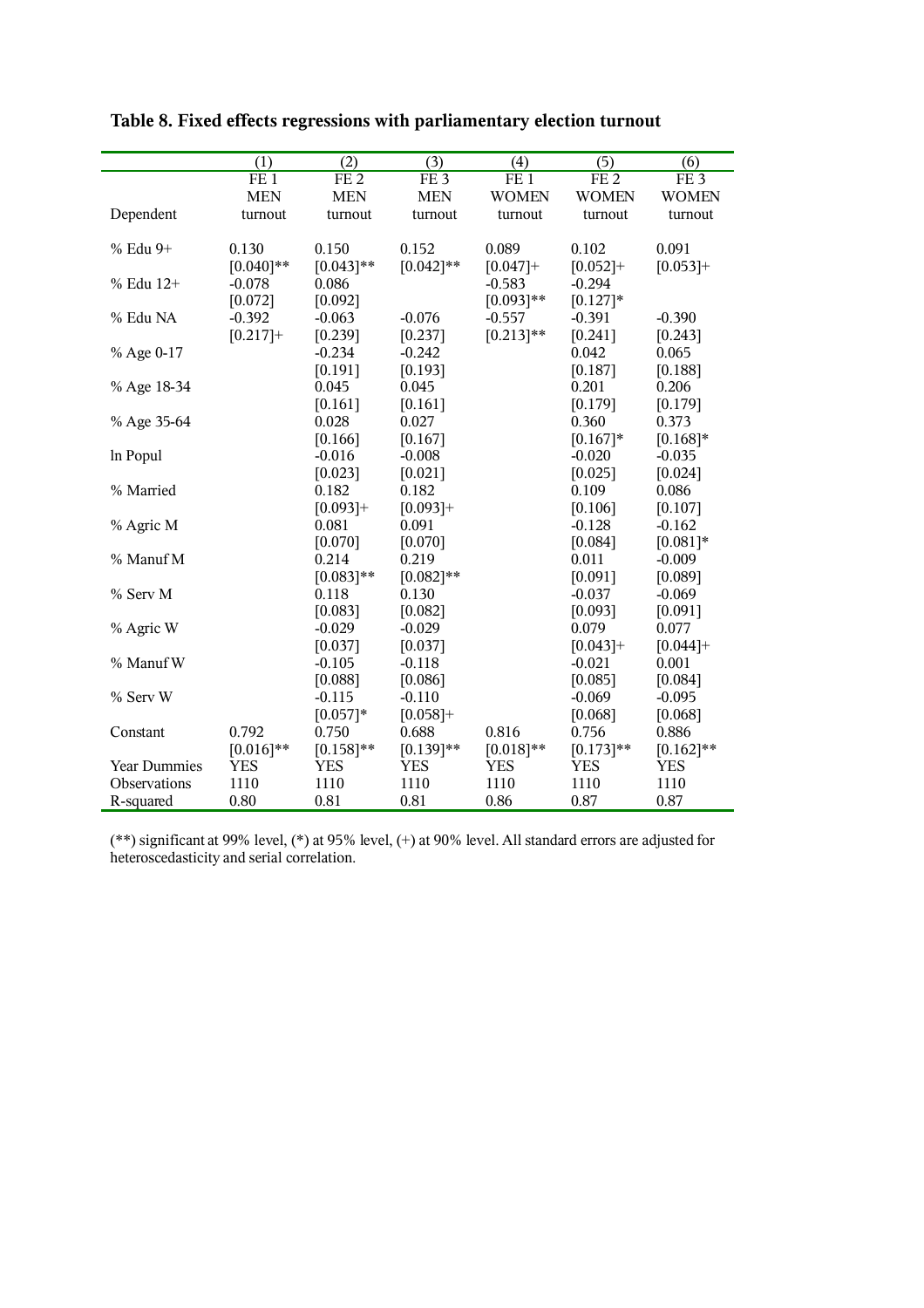|                     | (1)             | (2)             | (3)              | (4)             | (5)          | (6)             |
|---------------------|-----------------|-----------------|------------------|-----------------|--------------|-----------------|
|                     | FE <sub>1</sub> | FE <sub>2</sub> | $FE\overline{3}$ | FE <sub>1</sub> | FE2          | FE <sub>3</sub> |
|                     | <b>MEN</b>      | <b>MEN</b>      | <b>MEN</b>       | <b>WOMEN</b>    | <b>WOMEN</b> | <b>WOMEN</b>    |
| Dependent           | turnout         | turnout         | turnout          | turnout         | turnout      | turnout         |
| % Edu 9+            | 0.052           | 0.098           | 0.103            | 0.023           | 0.064        | 0.075           |
|                     | [0.048]         | $[0.051] +$     | $[0.052]*$       | [0.061]         | [0.061]      | [0.061]         |
| % Edu 12+           | 0.013           | 0.351           |                  | $-0.079$        | 0.324        |                 |
|                     | [0.083]         | $[0.112]$ **    |                  | [0.136]         | $[0.184] +$  |                 |
| % Edu NA            | $-0.629$        | $-0.213$        | $-0.266$         | $-0.719$        | $-0.203$     | $-0.204$        |
|                     | $[0.205]**$     | [0.246]         | [0.251]          | $[0.315]*$      | [0.298]      | [0.301]         |
| % Age 0-17          |                 | 0.426           | 0.394            |                 | 0.284        | 0.259           |
|                     |                 | $[0.226]+$      | $[0.230] +$      |                 | [0.266]      | [0.265]         |
| % Age 18-34         |                 | 0.422           | 0.422            |                 | 0.397        | 0.391           |
|                     |                 | $[0.195]*$      | $[0.196]*$       |                 | $[0.238] +$  | [0.241]         |
| % Age 35-64         |                 | 0.551           | 0.546            |                 | 0.551        | 0.537           |
|                     |                 | $[0.182]$ **    | $[0.185]$ **     |                 | $[0.224]$ *  | $[0.225]$ *     |
| In Popul            |                 | $-0.106$        | $-0.075$         |                 | $-0.088$     | $-0.072$        |
|                     |                 | $[0.029]**$     | $[0.028]**$      |                 | $[0.036]*$   | $[0.033]*$      |
| % Married           |                 | 0.294           | 0.292            |                 | 0.170        | 0.195           |
|                     |                 | $[0.124]$ *     | $[0.125]*$       |                 | [0.144]      | [0.142]         |
| % Agric M           |                 | $-0.053$        | $-0.010$         |                 | $-0.043$     | $-0.005$        |
|                     |                 | [0.094]         | [0.094]          |                 | [0.114]      | [0.110]         |
| % Manuf M           |                 | 0.032           | 0.053            |                 | 0.159        | 0.182           |
|                     |                 | [0.106]         | [0.106]          |                 | [0.126]      | [0.124]         |
| % Serv M            |                 | $-0.102$        | $-0.055$         |                 | 0.127        | 0.163           |
|                     |                 | [0.120]         | [0.121]          |                 | [0.132]      | [0.133]         |
| % Agric W           |                 | 0.087           | 0.085            |                 | 0.129        | 0.131           |
|                     |                 | [0.055]         | [0.055]          |                 | $[0.058]*$   | $[0.059]*$      |
| % Manuf W           |                 | $-0.170$        | $-0.222$         |                 | $-0.251$     | $-0.275$        |
|                     |                 | $[0.091]+$      | $[0.092]*$       |                 | $[0.102]*$   | $[0.103]**$     |
| % Serv W            |                 | $-0.018$        | 0.002            |                 | $-0.116$     | $-0.088$        |
|                     |                 | [0.074]         | [0.075]          |                 | [0.085]      | [0.084]         |
| Constant            | 0.729           | 0.997           | 0.747            | 0.732           | 0.887        | 0.683           |
|                     | $[0.021]**$     | $[0.190]$ **    | $[0.173]**$      | $[0.034]**$     | $[0.247]**$  | $[0.208]**$     |
| <b>Year Dummies</b> | <b>YES</b>      | <b>YES</b>      | <b>YES</b>       | <b>YES</b>      | <b>YES</b>   | <b>YES</b>      |
| Observations        | 1110            | 1110            | 1110             | 1110            | 1110         | 1110            |
| R-squared           | 0.73            | 0.75            | 0.75             | 0.78            | 0.80         | 0.80            |

# **Table 9. Fixed effects regressions with municipal election turnout**

(\*\*) significant at 99% level, (\*) at 95% level, (+) at 90% level. All standard errors are adjusted for heteroscedasticity and serial correlation.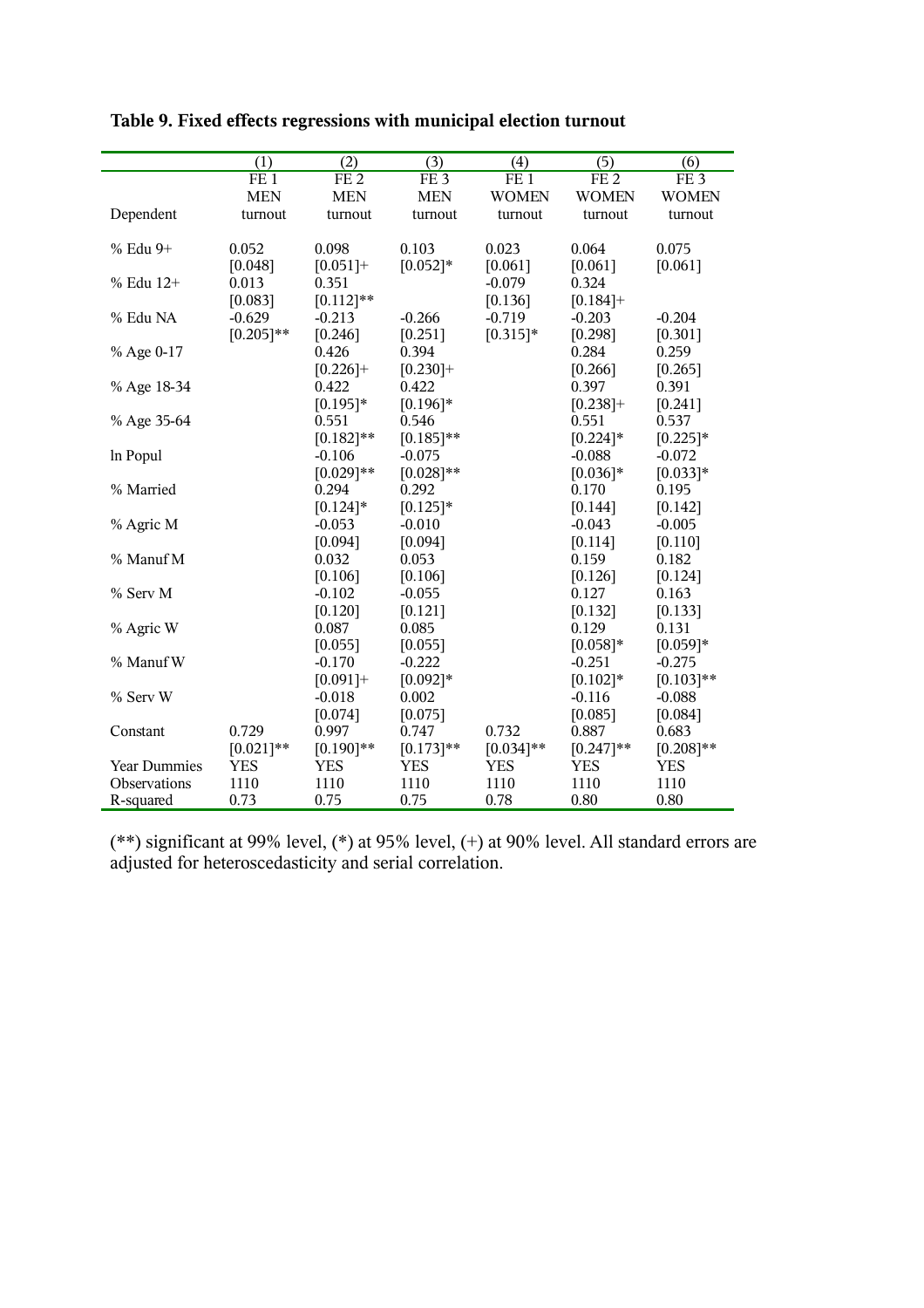|                     | (1)                 | $\overline{(2)}$ | $\overline{(3)}$ | (4)                 | $\overline{(5)}$ | $\overline{(6)}$    |
|---------------------|---------------------|------------------|------------------|---------------------|------------------|---------------------|
|                     | IV                  | Reduced          | Reduced          | IV                  | Reduced          | Reduced             |
|                     | 2nd stage           | Form 1           | Form 2           | $2nd$ Stage         | Form 1           | Form 2              |
|                     | <b>MEN</b>          | <b>MEN</b>       | <b>MEN</b>       | <b>WOMEN</b>        | <b>WOMEN</b>     | <b>WOMEN</b>        |
| Dependent           | turnout             | turnout          | turnout          | turnout             | turnout          | turnout             |
|                     |                     |                  |                  |                     |                  |                     |
| % Treated           |                     | $-0.041$         | $-0.027$         |                     | $-0.124$         | $-0.066$            |
|                     |                     | [0.038]          | [0.042]          |                     | $[0.043]**$      | [0.048]             |
| % Edu 9+            | $-0.157$            |                  |                  | $-0.517$            |                  |                     |
|                     | [0.279]             |                  |                  | [0.376]             |                  |                     |
| % Edu 12+           |                     |                  | 0.106            |                     |                  | $-0.243$            |
|                     |                     |                  | [0.093]          |                     |                  | $[0.129]+$          |
| % Edu NA            | $-0.441$            |                  | $-0.230$         | $-0.772$            |                  | $-0.453$            |
|                     | [0.387]             |                  | [0.230]          | $[0.337]*$          |                  | $[0.230]*$          |
| % Age 0-17          | 0.022               |                  | $-0.112$         | 0.571               |                  | 0.130               |
|                     | [0.293]             |                  | [0.190]          | [0.382]             |                  | [0.178]             |
| % Age 18-34         | 0.377               |                  | 0.213            | 0.798               |                  | 0.324               |
|                     | [0.333]             |                  | [0.151]          | $[0.420]+$          |                  | $[0.169]+$          |
| % Age 35-64         | 0.335               |                  | 0.195            | 0.842               |                  | 0.482               |
|                     | [0.309]             |                  | [0.161]          | $[0.356]$ *         |                  | $[0.165]$ **        |
| In Popul            | $-0.004$            |                  | $-0.014$         | $-0.045$            |                  | $-0.018$            |
| % Married           | [0.022]             |                  | [0.023]<br>0.150 | $[0.027]+$          |                  | [0.024]             |
|                     | 0.113               |                  |                  | $-0.077$            |                  | 0.062               |
| % Agric M           | [0.114]<br>$-0.004$ |                  | [0.095]<br>0.035 | [0.155]<br>$-0.168$ |                  | [0.105]<br>$-0.135$ |
|                     | [0.106]             |                  | [0.070]          | $[0.085]*$          |                  | [0.082]             |
| % Manuf M           | 0.120               |                  | 0.165            | $-0.031$            |                  | $-0.002$            |
|                     | [0.121]             |                  | $[0.081]*$       | [0.098]             |                  | [0.090]             |
| % Serv M            | 0.062               |                  | 0.087            | $-0.082$            |                  | $-0.042$            |
|                     | [0.102]             |                  | [0.083]          | [0.101]             |                  | [0.093]             |
| % Agric W           | $-0.066$            |                  | $-0.047$         | 0.065               |                  | 0.078               |
|                     | [0.048]             |                  | [0.037]          | [0.047]             |                  | $[0.043]+$          |
| % Manuf W           | $-0.080$            |                  | $-0.079$         | 0.069               |                  | 0.006               |
|                     | [0.095]             |                  | [0.089]          | [0.102]             |                  | [0.085]             |
| % Serv W            | $-0.073$            |                  | $-0.099$         | $-0.012$            |                  | $-0.061$            |
|                     | [0.070]             |                  | $[0.058]+$       | [0.093]             |                  | [0.068]             |
| Constant            |                     | 0.792            | 0.719            |                     | 0.812            | 0.748               |
|                     |                     | $[0.002]**$      | $[0.158]**$      |                     | $[0.002]**$      | $[0.166]$ **        |
| <b>Year Dummies</b> | <b>YES</b>          | <b>YES</b>       | <b>YES</b>       | <b>YES</b>          | YES              | <b>YES</b>          |
| Observations        | 1110                | 1110             | 1110             | 1110                | 1110             | 1110                |
| R-squared           |                     | 0.37             | 0.40             |                     | 0.59             | 0.64                |

# **Table 10. Instrumented regressions with parliamentary election turnout**

(\*\*) significant at 99% level, (\*) at 95% level, (+) at 90% level. All standard errors are adjusted for heteroscedasticity and serial correlation.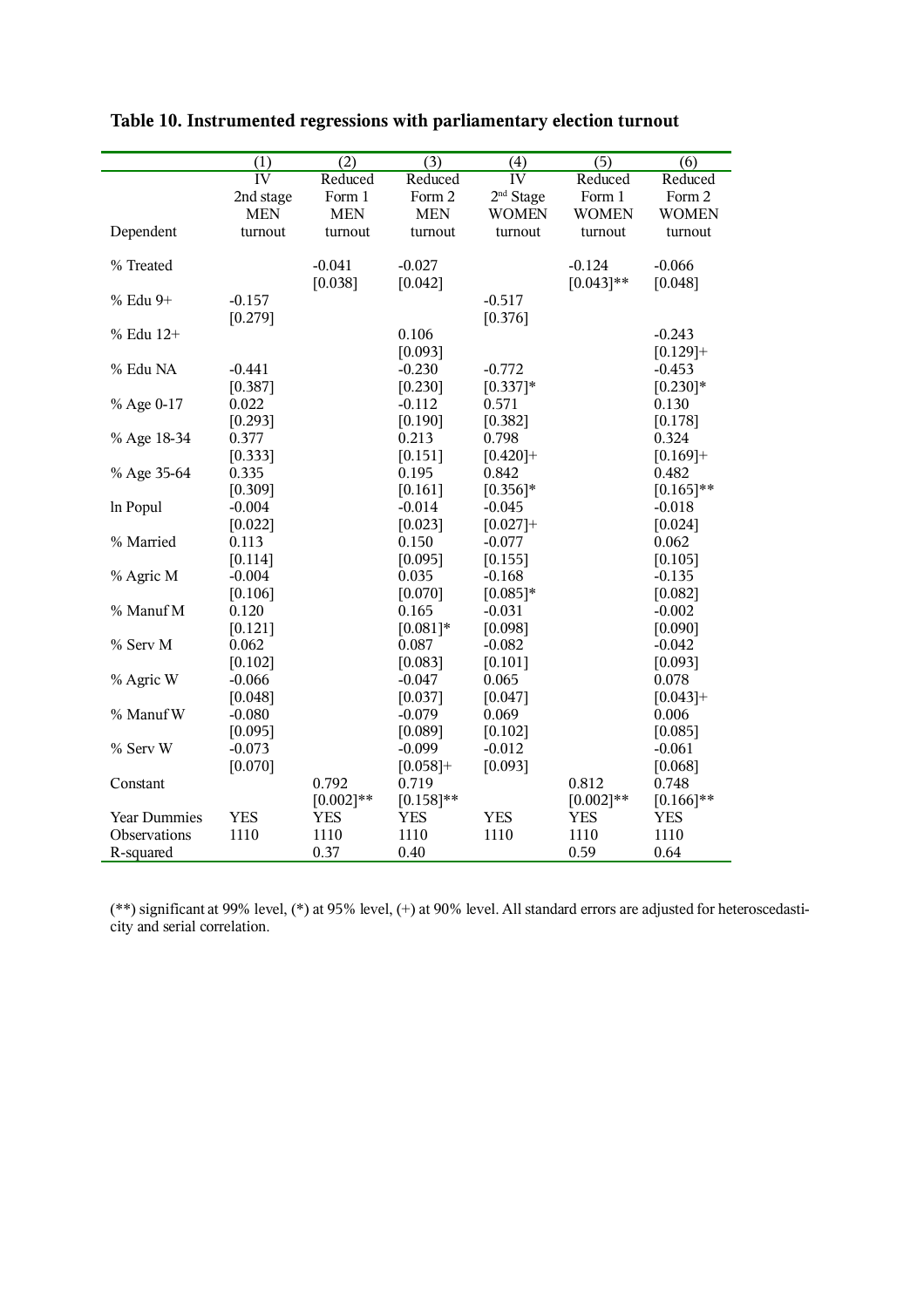|                     | (1)                 | $\overline{(2)}$ | $\overline{(3)}$ | (4)                   | $\overline{(5)}$ | $\overline{(6)}$ |
|---------------------|---------------------|------------------|------------------|-----------------------|------------------|------------------|
|                     | $\overline{\rm IV}$ | Reduced          | Reduced          | IV                    | Reduced          | Reduced          |
|                     | 2nd stage           | Form 1           | Form 2           | 2 <sup>nd</sup> Stage | Form 1           | Form 2           |
|                     | <b>MEN</b>          | <b>MEN</b>       | <b>MEN</b>       | <b>WOMEN</b>          | <b>WOMEN</b>     | <b>WOMEN</b>     |
| Dependent           | turnout             | turnout          | turnout          | turnout               | turnout          | turnout          |
|                     |                     |                  |                  |                       |                  |                  |
| % Treated           |                     | $-0.023$         | 0.035            |                       | $-0.128$         | $-0.047$         |
|                     |                     | [0.050]          | [0.049]          |                       | $[0.060]*$       | [0.061]          |
| % Edu 9+            | 0.298               |                  |                  | $-0.235$              |                  |                  |
|                     | [0.327]             |                  |                  | [0.424]               |                  |                  |
| % Edu 12+           |                     |                  | 0.355            |                       |                  | 0.358            |
|                     |                     |                  | $[0.111]$ **     |                       |                  | $[0.184] +$      |
| % Edu NA            | $-0.035$            |                  | $-0.337$         | $-0.399$              |                  | $-0.242$         |
|                     | [0.469]             |                  | [0.239]          | [0.438]               |                  | [0.298]          |
| % Age 0-17          | 0.227               |                  | 0.520            | 0.517                 |                  | 0.339            |
|                     | [0.370]             |                  | $[0.226]$ *      | [0.434]               |                  | [0.263]          |
| % Age 18-34         | 0.213               |                  | 0.518            | 0.693                 |                  | 0.476            |
|                     | [0.405]             |                  | $[0.194]$ **     | [0.448]               |                  | $[0.236]$ *      |
| % Age 35-64         | 0.351               |                  | 0.626            | 0.776                 |                  | 0.631            |
|                     | [0.372]             |                  | $[0.183]**$      | $[0.378]$ *           |                  | $[0.226]$ **     |
| In Popul            | $-0.078$            |                  | $-0.107$         | $-0.077$              |                  | $-0.087$         |
|                     | $[0.028]**$         |                  | $[0.029]**$      | $[0.034]*$            |                  | $[0.037]*$       |
| % Married           | 0.336               |                  | 0.270            | 0.112                 |                  | 0.139            |
|                     | $[0.144]$ *         |                  | $[0.124]$ *      | [0.187]               |                  | [0.143]          |
| % Agric M           | 0.051               |                  | $-0.087$         | $-0.009$              |                  | $-0.047$         |
|                     | [0.138]             |                  | [0.092]          | [0.111]               |                  | [0.114]          |
| % Manuf M           | 0.115               |                  | 0.001            | 0.171                 |                  | 0.150            |
|                     | [0.151]             |                  | [0.104]          | [0.127]               |                  | [0.127]          |
| % Serv M            | $-0.012$            |                  | $-0.130$         | 0.156                 |                  | 0.125            |
|                     | [0.144]             |                  | [0.119]          | [0.138]               |                  | [0.132]          |
| % Agric W           | 0.109               |                  | 0.076            | 0.124                 |                  | 0.128            |
|                     | $[0.066]+$          |                  | [0.055]          | $[0.058]*$            |                  | $[0.058]*$       |
| % Manuf W           | $-0.246$            |                  | $-0.164$         | $-0.240$              |                  | $-0.233$         |
|                     | $[0.098]*$          |                  | $[0.092]+$       | $[0.119]*$            |                  | $[0.103]*$       |
| % Serv W            | $-0.021$            |                  | $-0.006$         | $-0.046$              |                  | $-0.111$         |
|                     | [0.083]             |                  | [0.075]          | [0.106]               |                  | [0.085]          |
| Constant            |                     | 0.756            | 1.015            |                       | 0.750            | 0.879            |
|                     |                     | $[0.010]**$      | $[0.184]$ **     |                       | $[0.011]**$      | $[0.244]$ **     |
| <b>Year Dummies</b> | <b>YES</b>          | <b>YES</b>       | YES              | <b>YES</b>            | <b>YES</b>       | <b>YES</b>       |
| Observations        | 1110                | 1110             | 1110             | 1110                  | 1110             | 1110             |
| R-squared           |                     | 0.03             | 0.13             |                       | 0.26             | 0.35             |

| Table 11. Instrumented regressions with municipal election turnout |  |  |  |
|--------------------------------------------------------------------|--|--|--|
|                                                                    |  |  |  |

(\*\*) significant at 99% level, (\*) at 95% level, (+) at 90% level. All standard errors are adjusted for heteroscedasticity and serial correlation.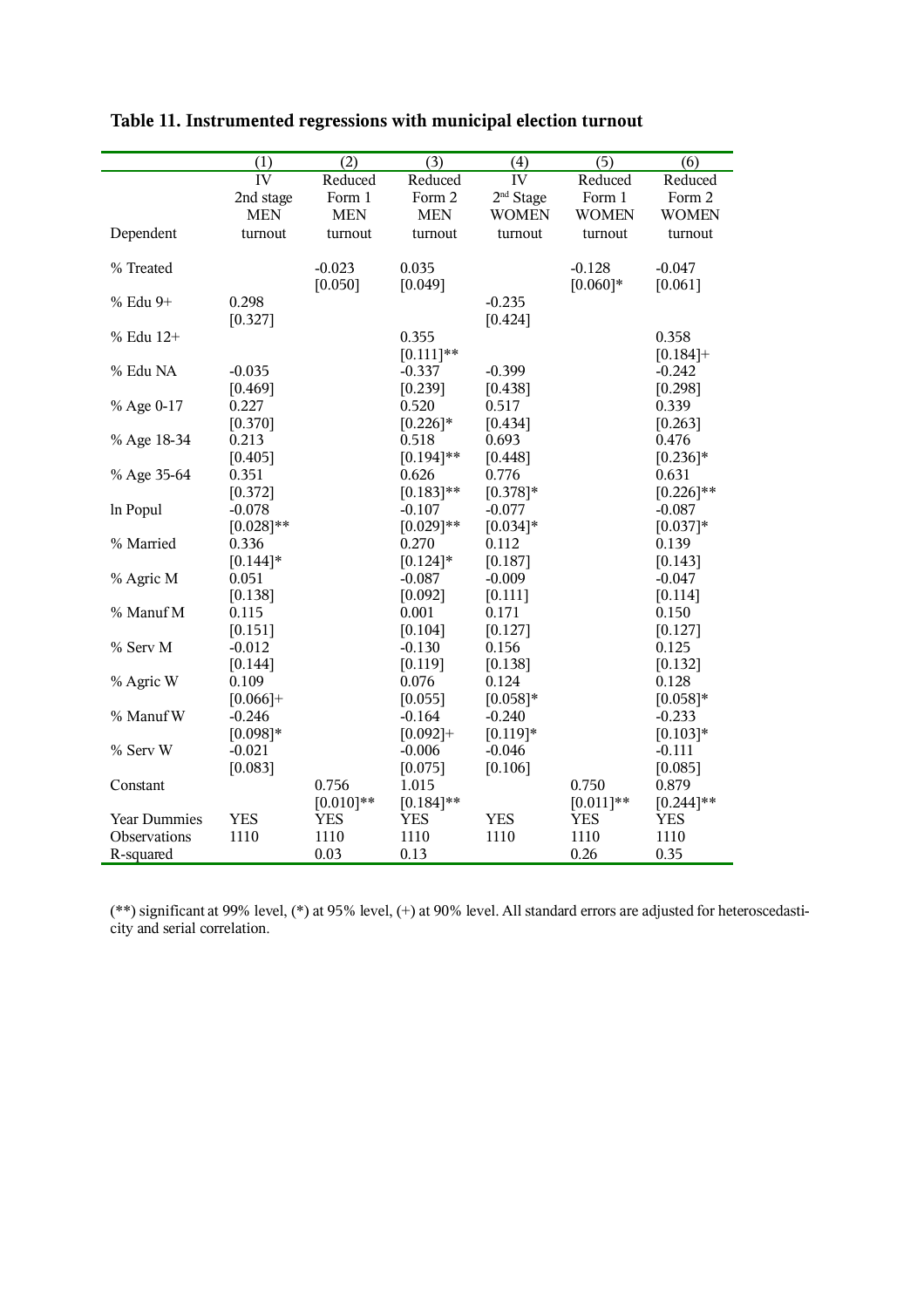# **APPENDIX 1 - Construction of the sample using the Norwegian Electoral Survey Data.**

The Norwegian Electoral Survey is a rotating panel carried out every four years by phone, after the parliamentary elections. The sample used in this study is first restricted only to individuals who are in any of the survey sweeps 1977, 1981, 1985 or 1989 and are born between 1946-1961. The selection of the sweeps is determined by the availability of the variable that identifies the type of education as described below. This leaves us with 1707 unique individuals, but a total of 2442 observations due to the rotating panel. Then we exclude all individuals for whom we cannot infer the county in which they grew up, since we need to control for this. This question is asked only in the survey sweeps for the years 1977, 1981 and 1989. As multiple answers are possible due to the rotating panel, the earlier answer is preferred. If there are multiple values for education per individual, the higher attainment is chosen. This leaves us with 1147 unique individuals, 1143 for whom we have the type of secondary education, which reveals the treatment status. These individuals are tabulated below by year of birth and type of education. Respondents are asked about their secondary education, and choose only one category out of the eight options.

|              | <b>Only Primary Education</b><br>Secondary Education, if any |             |                |                |                   |          |                |                 |       |
|--------------|--------------------------------------------------------------|-------------|----------------|----------------|-------------------|----------|----------------|-----------------|-------|
| Year of      |                                                              | <b>OLD</b>  |                | <b>NEW</b>     | Vocational Middle |          | Vocational     | High            |       |
| <b>Birth</b> | 7 years                                                      | $7+1$ years | $7+2$ years    | 9 years        | 1 year prg        | School   | 2 year prg     | School          | Total |
|              |                                                              |             |                |                |                   |          |                |                 |       |
| 1946         | 7                                                            | 23          | 6              | $\overline{4}$ | 6                 | 15       | 3              | 17              | 81    |
| 1947         | 5                                                            | 12          | 2              | 6              | 2                 | 22       | 4              | 30              | 83    |
| 1948         | 5                                                            | 26          | 1              | 9              | 5                 | 15       | $\overline{2}$ | 20              | 83    |
| 1949         | 5                                                            | 11          | 4              | 6              | $\overline{4}$    | 19       | 4              | 24              | 77    |
| 1950         |                                                              | 10          | 5              | 9              | $\overline{4}$    | 18       | 2              | 19              | 68    |
| 1951         | 2                                                            | 5           | 3              | 9              | $\overline{4}$    | 14       | 1              | 27              | 65    |
| 1952         | 0                                                            | 9           | 6              | 15             | 5                 | 13       | 4              | 22              | 74    |
| 1953         | 3                                                            | 3           | 3              | 19             | 1                 | 15       | 4              | 22              | 70    |
| 1954         |                                                              | 7           | 2              | 22             | 5                 | 9        | 2              | 22              | 70    |
| 1955         | $\Omega$                                                     | 5           | 3              | 27             | $\boldsymbol{0}$  | 7        | 2              | 27              | 71    |
| 1956         | 0                                                            | 0           | 3              | 33             | 4                 | 6        | 2              | 27              | 75    |
| 1957         |                                                              |             | $\overline{4}$ | 32             | 11                | 5        | $\overline{2}$ | 30 <sup>l</sup> | 86    |
| 1958         | $\Omega$                                                     | 0           | 1              | 31             | 2                 | 2        | $\theta$       | 21              | 57    |
| 1959         | 0                                                            | 0           | $\theta$       | 31             | 3                 | 1        | $\theta$       | 20              | 55    |
| 1960         |                                                              | 0           | $\theta$       | 36             | 2                 | $\theta$ | 3              | 27              | 70    |
| 1961         | 2                                                            |             | $\theta$       | 22             | 2                 |          | $\Omega$       | 30 <sup>l</sup> | 58    |
| Total        | 33                                                           | 113         | 43             | 311            | 60                | 162      | 35             | 385             | 1,143 |

**Table A1. Type of secondary education by birth cohort**

The first four columns show individuals without secondary education, and they are further divided into those who had their schooling under the old system (columns 1-3) and the new system (column 4). The data shows how the proportion of people that go through the new system increases with later cohorts.

As the data is self-reported, it is possible that some misclassifications regarding the exact schooling system remain. For example, the proportion of the sample in the new school system for the 1946 cohort is larger than expected. With these reservations in mind, the 311 individuals of the column 4 are used as the treatment group, while the 189 individuals in columns 1-3 are the control group.

Table A2 below summarises the variables used in the individual level regression by treatment status and gender.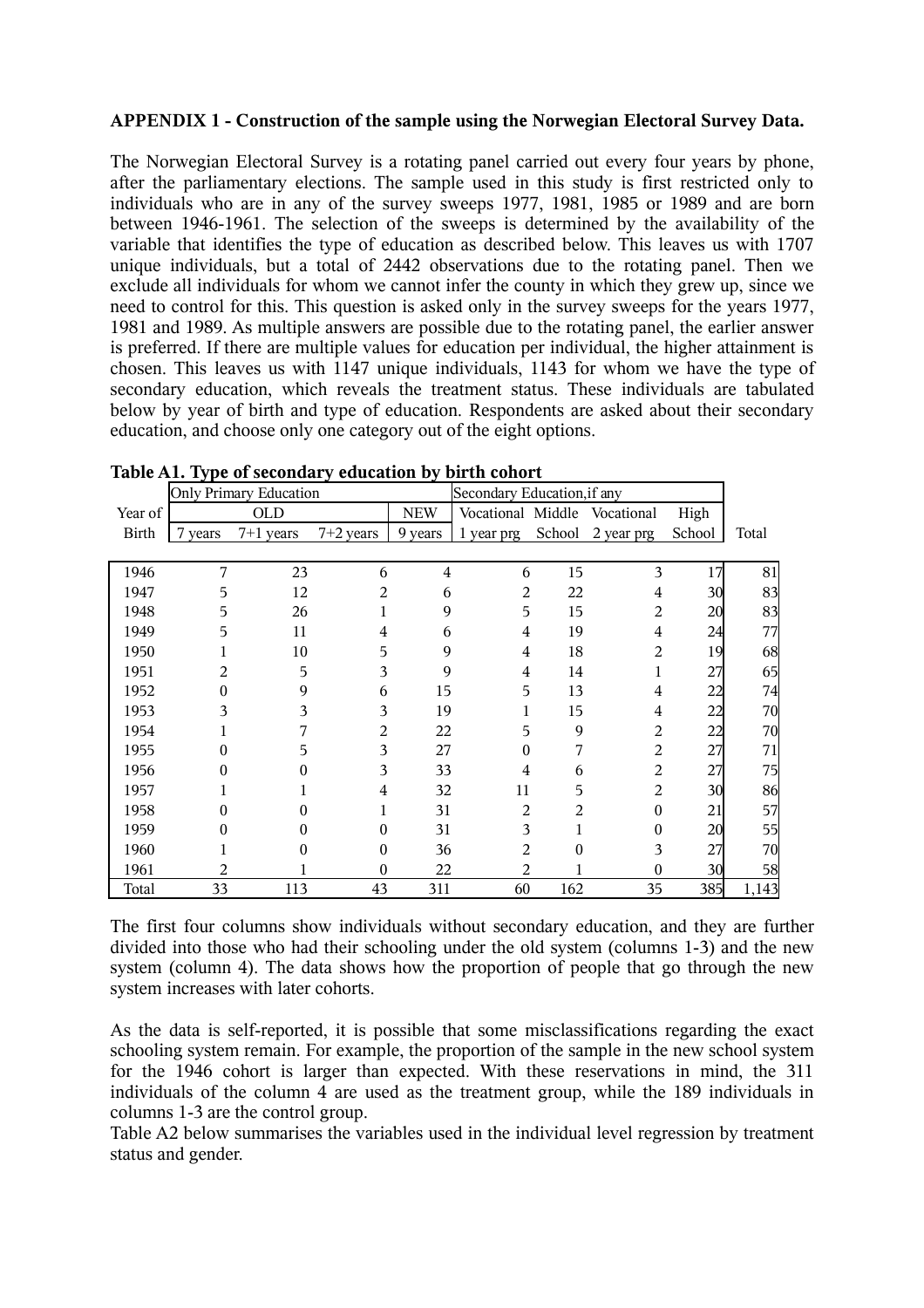|                    | All Observations (N=500) Untreated (N=189) |          |         |               |     |     | Treated (N=311) |     |     |
|--------------------|--------------------------------------------|----------|---------|---------------|-----|-----|-----------------|-----|-----|
|                    | mean                                       |          | min max | mean          | min | max | mean            | min | max |
| Voted              | 0.784                                      | 0        |         | 0.810         | 0   |     | 0.768           | 0   | 1   |
| Treatment status   | 0.622                                      | 0        |         |               |     |     |                 |     |     |
| Years of Schooling | 8.642                                      | 7        | 9       | 8.053         | 7   | 9   | 9.000           | 9   | 9   |
| Female             | 0.486                                      | 0        |         | 0.497         | 0   |     | 0.479           | 0   | 1   |
| Year of birth      | 53.570                                     | 46       | 61      | 49.857        | 46  | 61  | 55.826          | 46  | 61  |
| In 1977 Survey     | 0.168                                      | 0        |         | 0.249         | 0   |     | 0.119           | 0   | 1   |
| In 1981 Survey     | 0.120                                      | 0        |         | 0.053         | 0   |     | 0.161           | 0   | 1   |
| In 1985 Survey     | 0.312                                      | 0        |         | 0.296         | 0   |     | 0.322           | 0   | 1   |
| In 1989 Survey     | 0.400                                      | 0        |         | 0.402         | 0   |     | 0.399           | 0   | 1   |
|                    |                                            |          |         |               |     |     |                 |     |     |
|                    | Men (N=257)                                |          |         | Women (N=243) |     |     |                 |     |     |
|                    | mean                                       |          | min max | mean          | min | max |                 |     |     |
| Voted              | 0.782                                      | $\Omega$ |         | 0.786         | 0   |     |                 |     |     |
| Treatment status   | 0.630                                      | 0        |         | 0.613         | 0   |     |                 |     |     |
| Years of Schooling | 8.654                                      | 7        | 9       | 8.630         | 7   | 9   |                 |     |     |
| Female             |                                            |          |         |               |     |     |                 |     |     |
| Year of birth      | 53.681                                     | 46       | 61      | 53.453        | 46  | 61  |                 |     |     |
| In 1977 Survey     | 0.144                                      | 0        |         | 0.193         | 0   |     |                 |     |     |
| In 1981 Survey     | 0.105                                      | 0        |         | 0.136         | 0   |     |                 |     |     |
| In 1985 Survey     | 0.323                                      | 0        |         | 0.300         | 0   |     |                 |     |     |
| In 1989 Survey     | 0.428                                      | 0        |         | 0.370         | 0   |     |                 |     |     |

# **Table A2. Summary statistics of the regression sample**.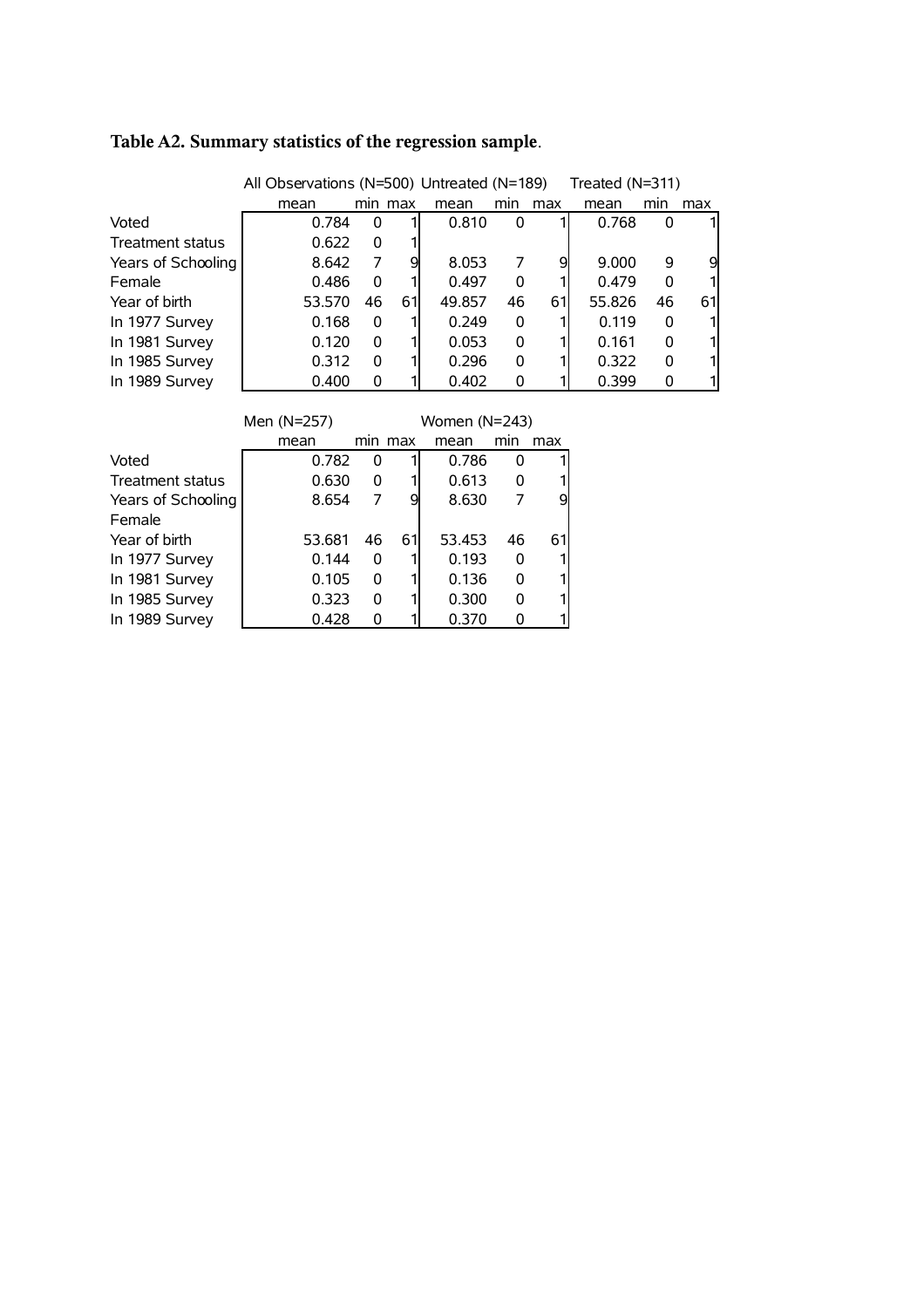# **APPENDIX 2 - Impact of the school reform on individual years of schooling and mobility**

To estimate how much more education the treated individuals eventually received, and whether the individuals who go through the reformed school system are more mobile, we estimate respectively a simple OLS and a linear probability models of the following type for cohorts 1946-1961:

$$
Education_i = \alpha_i + \beta_i treated_i + X_i\beta_2 + D_{\text{chort}} + D_{\text{county}} + e_i
$$
\n
$$
Mobile_i = \alpha_i + \beta_i treated_i + X_i\beta_2 + D_{\text{chort}} + D_{\text{county}} + e_i
$$

*Education*<sub>i</sub> refers to final years of education for the reformed cohorts by 2002. *Mobile*<sub>i</sub> is a dummy variable indicating whether the person changed municipality of residence during 1980-1990. The choice of the period is partly determined by data availability, but is suitable since the treated cohorts (1946-1961) are aged 19-34 at the start of the 10-year period. *treated*<sup>i</sup> is a dummy variable indicating whether the person has gone through a reformed school system, based on information about mother's municipality of residence in 1960. The vector of control variables is denoted by *X*<sup>i</sup> and consists of mother's and father's log income and their years of education in 1980, dummies for both parents' sectors of employment and an urban/rural dummy. *Dcohort* refers to cohort dummies, and *Dcounty* to dummies for the county of growing up. Mainland Norway consists of 19 counties.

As the reform increased only the minimum years of compulsory schooling, we estimate the above models for two samples: those whose final educational attainment by 2002 (ages 41- 56) was less or equal to 9, and for those whose final attainment was more than 9 years. The split reflects the assumption that individuals who acquired more than 9 years of education (i.e. more than the minimum) would have acquired it anyway, had the reform not taken place.

The results of these estimations are shown in Table A3 below. They show that for the group with 9 or less years of final attainment, the years of schooling are 0.75 years higher for those who went through the reformed school system. The estimated figure is similar to what we obtained using different data source, the Electoral Survey in Table 5. There also seem to be a spillover effect to higher levels of education as the second column reveals. In the group whose final educational attainment was more than 9 years, the treatment effect of the school reform was to increase the average years of schooling by 0.08 years. The effect is small, but it is likely that some people have decided to educate themselves beyond the minimum due to the reform, or that some people of higher educational attainment have decided to study even further due to having attended the reformed school system.

For those with 9 or less years of final education, the people treated with the school reform have been 4,4 percentage points likelier to change the municipality of residence during 1980 to 1990, than those not treated by the reform. The fact that there are similar, but smaller effects for the group with higher education levels, suggests two potential explanations. The first is a worry that the model is simply mis-specified, reflecting the possibility that the reformed municipalities were on average more peripheral, agricultural or industrial from which people moved to cities. Objections to this view are that the reform was related neither to industrial composition nor town size, as demonstrated in table 2, and that among others, the regressions control for parental sector of employment and a rural dummy. The second explanation could be that the school reform had some type of curriculum effects or other effects relating to the change in the school institutions, and that these effects extend to those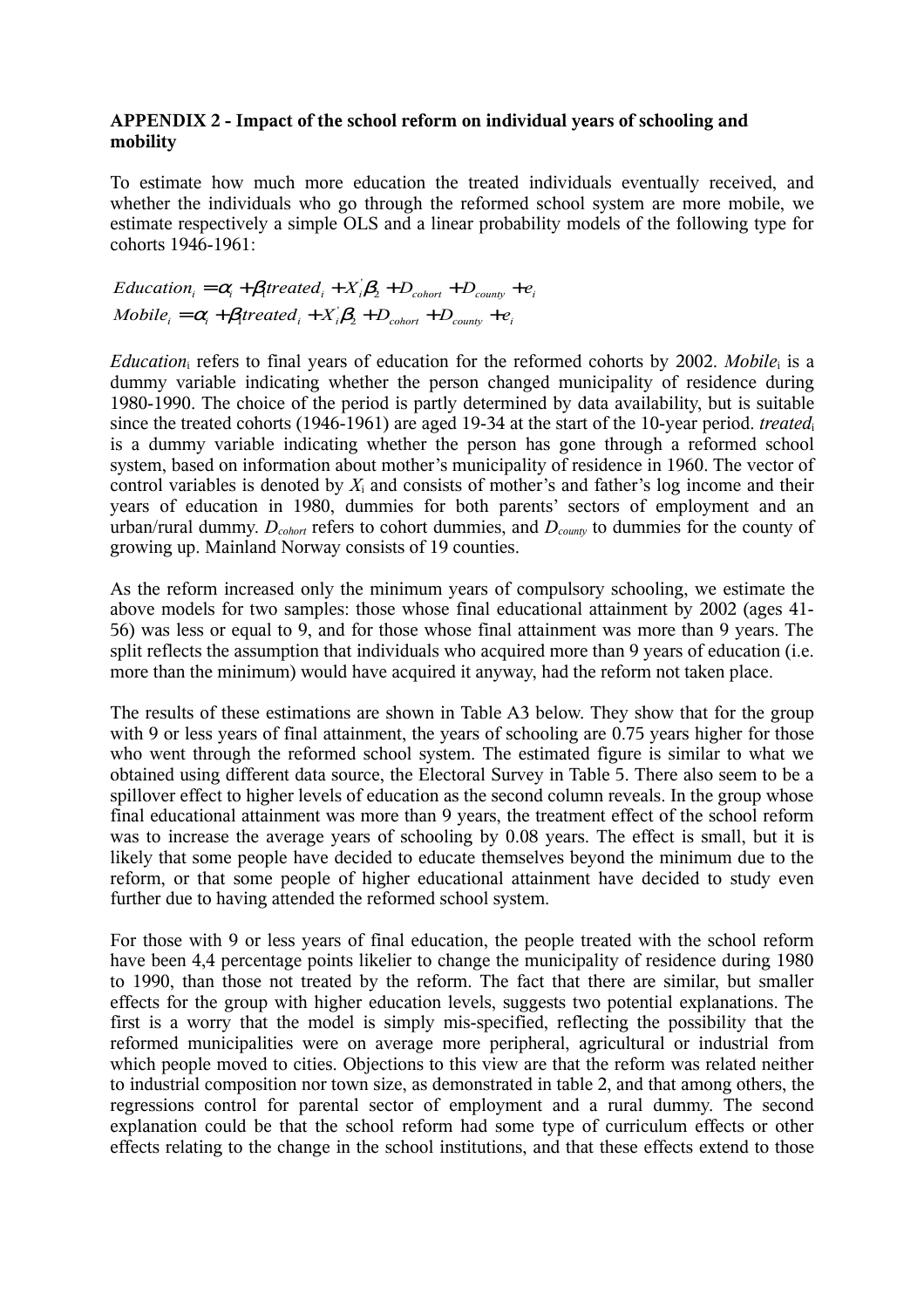whose time spent in school never changed due to the reform. Still, as expected the mobility effects of the reform are about two times larger for that part of the sample that gained in the years of education due to it.

### **Table A3: The impact of the reform on years of education and individual mobility**

|                                         | <b>Sample 1</b>                               |                |       |  |  |
|-----------------------------------------|-----------------------------------------------|----------------|-------|--|--|
|                                         | Final educational attainment: 9 or less years |                |       |  |  |
| Dependent variable                      | Impact of school reform                       |                |       |  |  |
| Years of Education                      | 0.7532                                        | Obs.           | 32872 |  |  |
|                                         | $[0.008]**$                                   | R <sub>2</sub> | 0.52  |  |  |
| Change municipality over 1980-90 0.0440 |                                               | Obs.           | 32536 |  |  |
|                                         | $[0.008]**$                                   | R2             | 0.08  |  |  |

#### **Sample 2**

**Final educational attainment: more than 9 years Dependent variable Impact of school reform** 

| Dependent valiable                      | IMPACI OI SCHOOL ICIONIII |      |        |  |  |
|-----------------------------------------|---------------------------|------|--------|--|--|
| <b>Years of Education</b>               | $ 0.0849\rangle$          | Obs. | 291267 |  |  |
|                                         | $[0.014]$ **              | R2   | 0.18   |  |  |
| Change municipality over 1980-86 0.0289 |                           | Obs. | 287959 |  |  |
|                                         | $[0.003]**$               | R2   | 0.061  |  |  |

#### **The regressions control for: Sample:**

Father's log income 1980, Mother's log income 1980 All Norwegians born over 1946-1961 Father's and Mother's years of Education 1980 for whom the treatment status can be Rural dummy 1980 recovered using mother's municipality Mother works in primary sector 1980 dummy of residence in 1960. Mother works in secondary sector 1980 dummy Mother works in tertiary sector 1980 dummy (\*\*) significant at 99% level Father works in primary sector 1980 dummy (\*) significant at 95% level Father works in secondary sector 1980 dummy (+) significant at 90% level Father works in tertiary sector 1980 dummy Dummies for year of birth, Dummies for mother's county 1960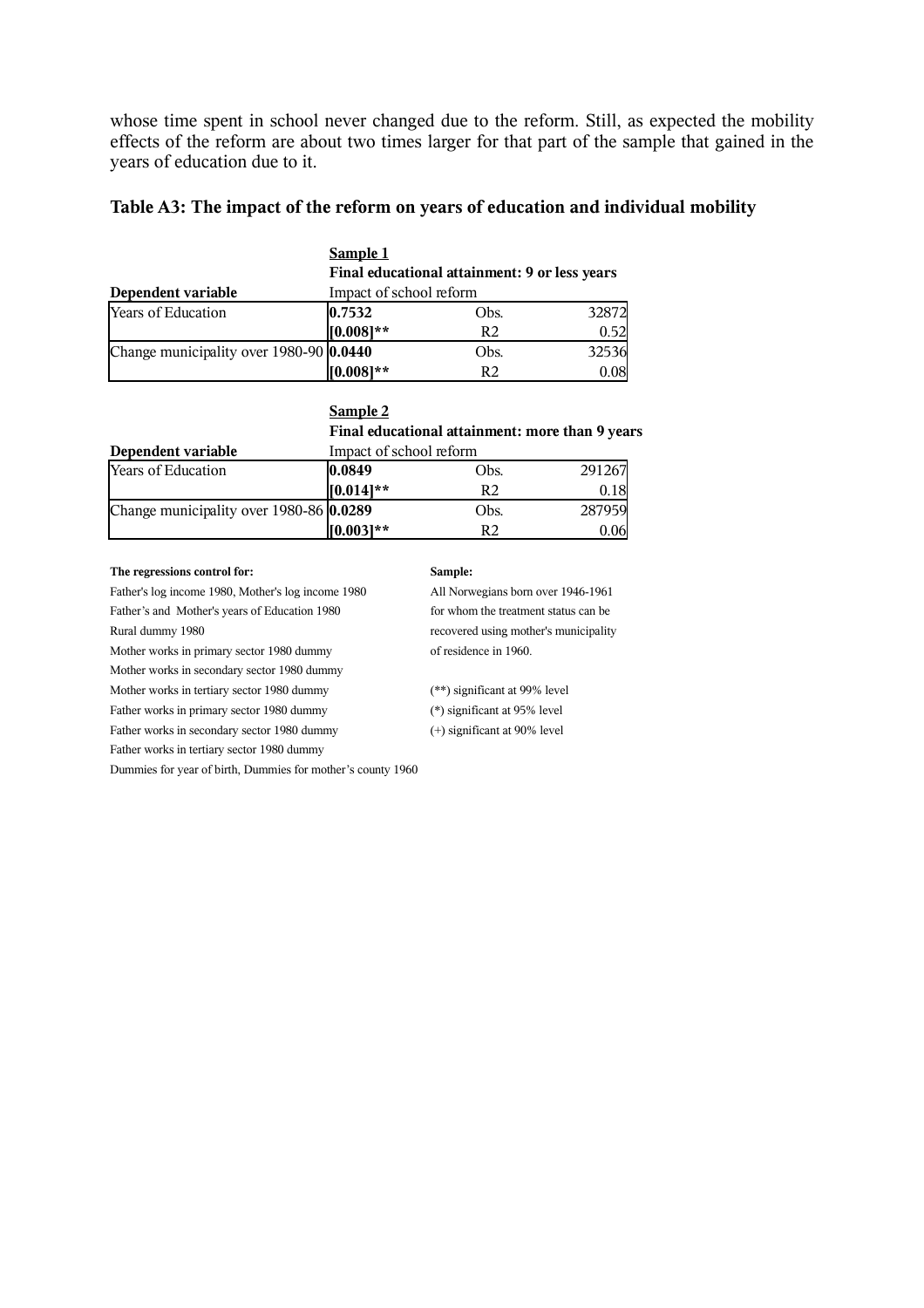# **APPENDIX 3 – Biases in the IV estimator due to aggregation**

# **Downward biased definition of the instrument (Definition 1)**

Since we assume that people do not move, we essentially mismeasure the proportion of the treated individuals:

 $R_a = R_t + m$ 

Where  $R_a$  is the assumed proportion of treated,  $R_t$  is the true value and m is the proportion of movers such that  $m > 0$  for municipalities that lose people and  $m < 0$  for municipalities that gain people.

Let  $T =$  turnout,  $E =$  education. The (simplified) true first stage of the IV estimation is as follows:

$$
E=\mathrm{d}R_t+v,
$$

but since  $R_a$  is observed instead of  $R_t$ , it expands to:

$$
E = dR_a + (v - dm).
$$

This leads to a classical attenuation bias for parameter d. Larger values of *R<sup>a</sup>* will be associated with municipalities losing people, as well as with low values of the error term. In addition, it may be the case that municipalities with high level of education attract more movers. If this is the case, there will be negative correlation with v and *m*, leading to further downward bias.

Second stage is of the IV is

$$
V = cE' + e,
$$

where  $V$  is a measure of turnout and  $E'$  is the predicted education from the  $1<sup>st</sup>$  stage. The probability limit of the instrumental variable estimator in this case is

$$
Plim b_{IV} = b + S(E', V-bE)/S^2(E),
$$

where S(*E'*, *V*-b*E*) is the covariance between the first stage predicted education (*E'*) and the prediction error of the uninstrumented OLS model of  $V$  on  $E$ , and  $S^2(E)$  is the variance of education. The assumed proportion of treated,  $R_a$ , is overstated in cities that lose people, and understated in cities that gain people, since we assumed that people received their education in the municipality where they live, while in reality the treated people have been more likely to leave. This leads to *E'* being under predicted for destination cities. If these "attractive" cities have a tendency to vote more (less) actively, the IV is biased downwards (upwards).

A further note is in place. If we assume that the individuals who move, refrain from voting due to any reason, for example not knowing where the polling station is in their new city, or not being familiar with local politics, the IV estimator will be downward biased, since *E'* will be negatively correlated with e in the second stage. This should not be of concern since the analysis focuses on national, not local elections. National elections were the focus of the individual level analysis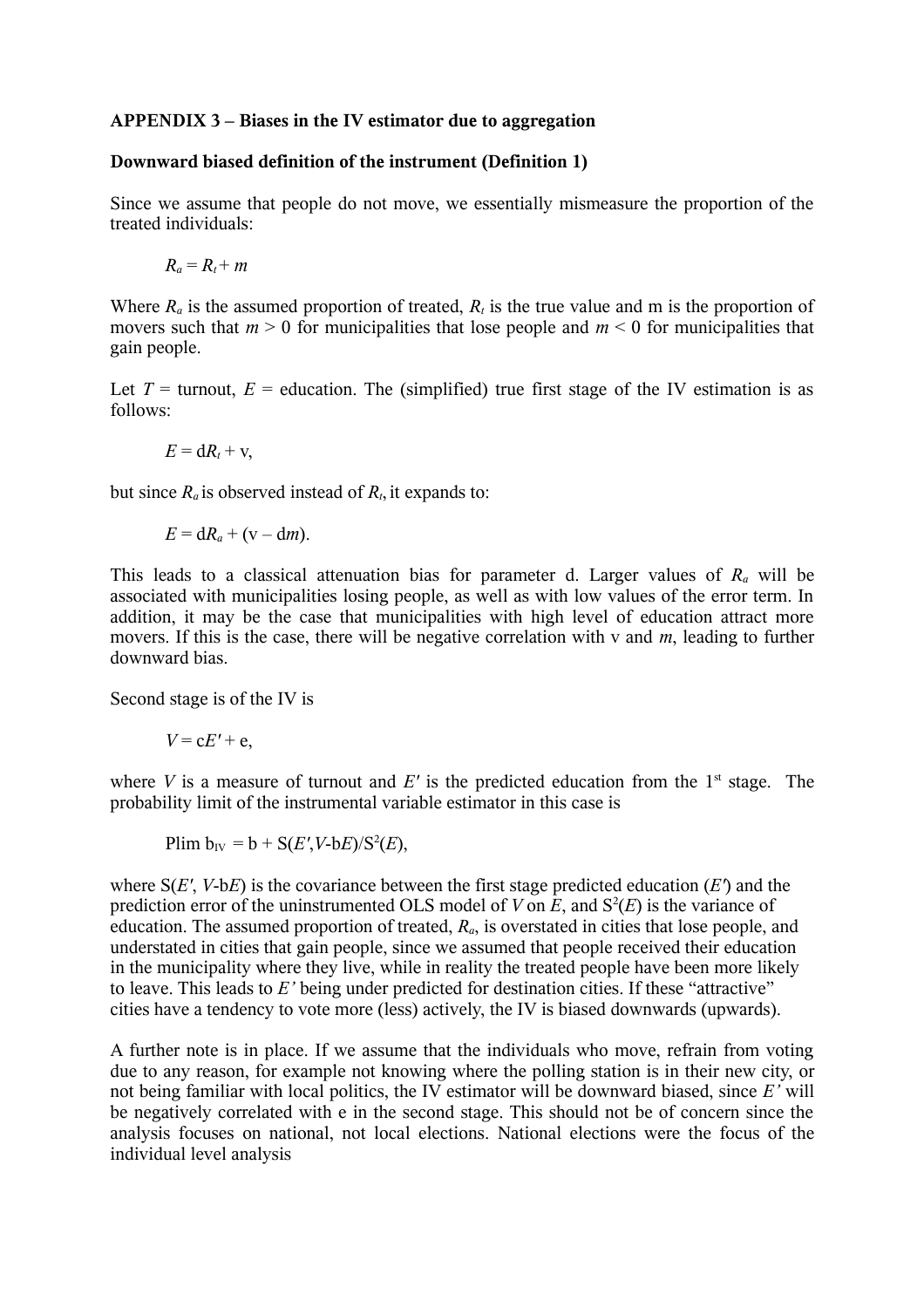# **Upward biased definition of the instrument (Definition 2)**

Using the same notation as above, consider the first stage of the IV:

$$
E = dR_t + v.
$$

Since the movers have gone to "attractive" cities, we know that *E'* will be over predicted for them. Note however that if the unobserved "attractiveness" of a city is not correlated with level of education, the estimate of d is unbiased. If destination cities have higher level of education, d will be upward biased.

In a similar argument as before, if *E'* is over predicted for attractive cities, and attractive cities vote more (less) actively, the instrumental variable estimator is biased upwards (downwards).

Further, the analysis of bias above assumes a cross-sectional data. In the analysis we will use panel data with municipality fixed effects. If the unobserved "attractiveness" of the cities remains relatively constant over 1960-1980, the biases in the two definitions should be small, and we should expect similar results using both definitions.